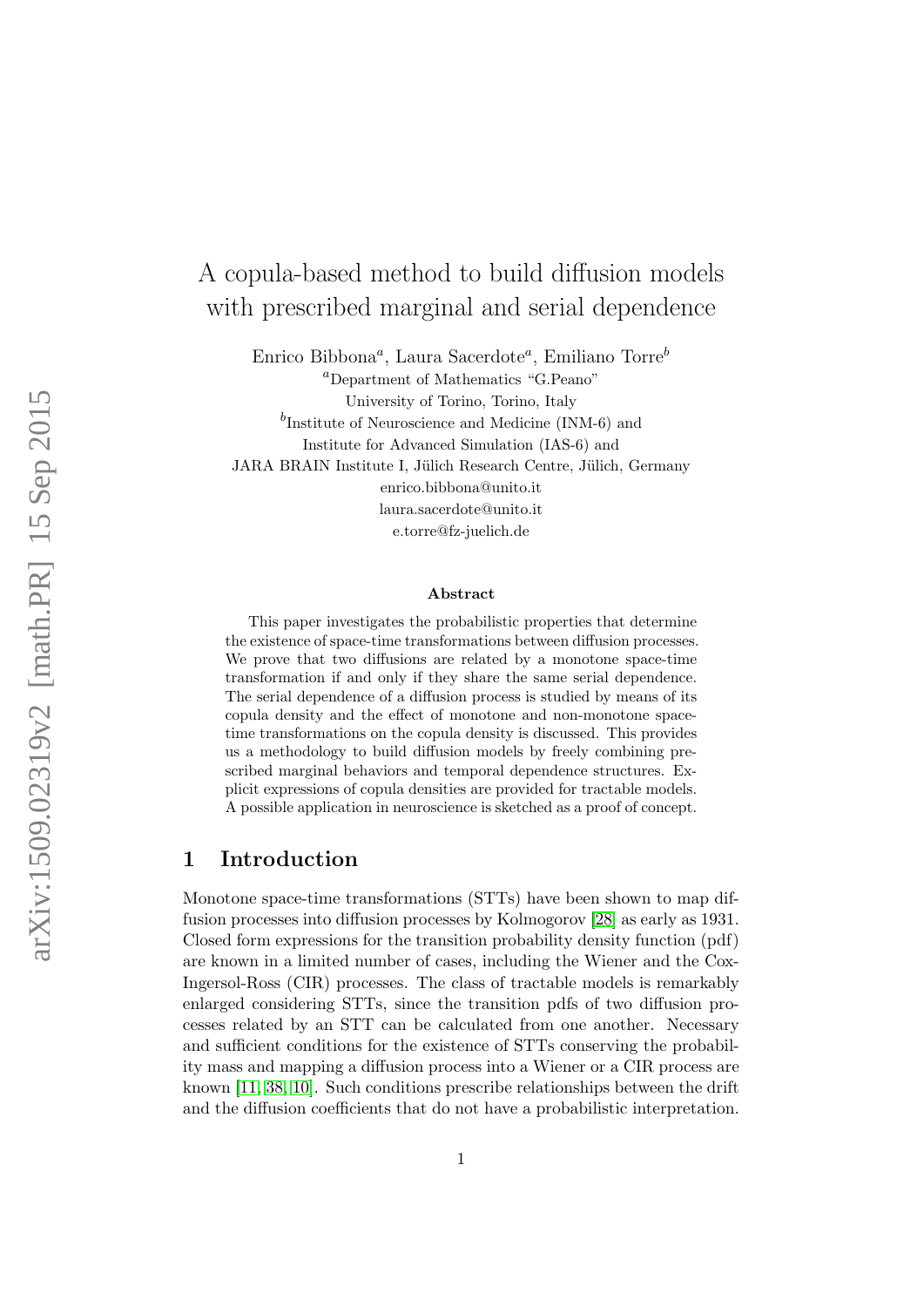Transformations not conserving the probability mass have been studied in [\[9,](#page-21-1) [40\]](#page-24-1), but they are beyond the aim of this paper.

Recently Kozlov [\[29\]](#page-23-1) has given new insights on transformability of diffusions by STTs, proving that if an SDE admits a 3-dimensional symmetry algebra then the process can be transformed into a Brownian Motion. If there are only 2 symmetry generators, then the process is transformable into a CIR process. There is no general model for the 1- and 0-dimensional cases. This new classification explains the special role of the Brownian Motion and the CIR processes among diffusions and why their Kolmogorov equations are easier to solve, but still it does not clarify which is the common probabilistic structure that singles out the class of processes that can be transformed by an STT into one of the two mentioned models. The first aim of this paper is to investigate the probabilistic ground that determines such transformability properties.

Our second goal concerns modeling. Many diffusion models of natural phenomena are formulated by considering a stationary diffusion process with an assigned marginal distribution (fitted from data or postulated apriori) and specifying additional constraints on the dependence structure of the process. The authors of [\[7\]](#page-21-2) match the stationary distribution and the empirical autocovariance. In [\[8\]](#page-21-3) an ad-hoc special form for the infinitesimal variance coefficient is proposed. Furthermore in [\[17,](#page-22-1) [24\]](#page-23-2) an STT is applied to an Ornstein-Uhlenbeck process in order to change its marginal distribution into other specific (e.g. bivariate or heavy tailed) ones. We investigate here the possibility to make this approach more general and systematic with a method that enables to specify the marginal behavior and the serial dependence of the diffusion separately.

To characterize the serial dependence of diffusions we use copulae. Copulae have become a very common tool for modeling dependence in applied probability and statistics (cf. [\[22,](#page-22-2) [25,](#page-23-3) [34\]](#page-23-4)). They have found application in many different fields ranging from finance and insurance [\[12,](#page-22-3) [15\]](#page-22-4), to reliability [\[1,](#page-21-4) [33\]](#page-23-5), stochastic ordering [\[36\]](#page-23-6), geophysics [\[42\]](#page-24-2), neuroscience [\[2,](#page-21-5) [3,](#page-21-6) [20,](#page-22-5) [23,](#page-22-6) [35,](#page-23-7) [41\]](#page-24-3), statistics [\[19\]](#page-22-7) and many more.

For every Markov process  $X(\cdot)$  there exists a copula joining the random variables  $X(s)$  and  $X(t)$  that verifies the Chapman-Kolmogorov equation [\[14\]](#page-22-8). Lageras [\[30\]](#page-23-8) underlines some limitations in the applicability of the classical families of copulae in the framework of stochastic processes showing, for example, that Fréchet copulae imply innatural Markov processes while Archimedean copulae are incompatible with the dependence of Markov chains. Other objections to the use of copulae can be found in [\[32\]](#page-23-9) and in the related discussions. According to [\[32\]](#page-23-9) "copulas do not really fit into the theory of stochastic processes and time series analysis". This argument is certainly true to some extent (cf. also [\[30\]](#page-23-8)) but it seems to us too assertive. In this paper we discuss instances in which copulae are helpful tools when modeling with diffusion processes.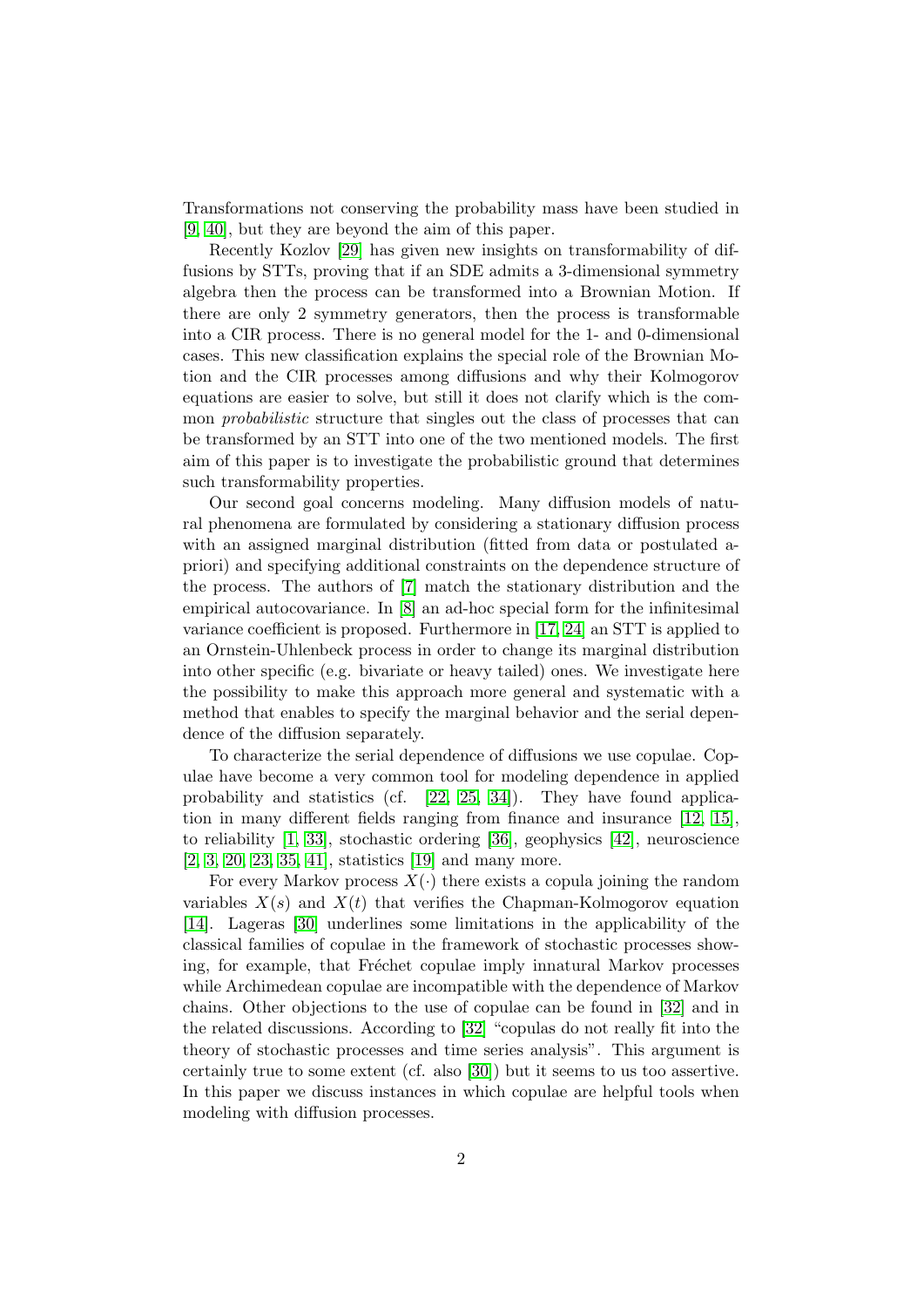The properties of copulae of diffusions are illustrated in Section [3,](#page-5-0) by means of the so called uniformized diffusion process. In Section [4](#page-9-0) we prove that two diffusions can be transformed into one other via monotone STTs if and only if they share the same copula, up to a time stretching. Nonmonotone transformations are also considered and their effect on the copula density is investigated. The new understanding of monotone STTs as mappings which preserve the copula enables modeling applications that are discussed in Section [5](#page-12-0) together with a set of examples. With the aim of going beyond the objection of [\[30\]](#page-23-8), here we propose to use specific families of copulae selected from the tractable Wiener and CIR processes and by other diffusions related to them by STTs.

### 2 Mathematical background and notations

### 2.1 Copulae

Consider a pair of real-valued random variables  $(r.v.s)$  X and Y taking values in Ran  $X = [l_X, r_X]$ , Ran  $Y = [l_Y, r_Y]$ , respectively, where Ran is the range operator for functions. Let  $F_{X,Y}(x,y) = P(X \leq x, Y \leq y)$  be their joint distribution.  $F_{X,Y}$  encodes all the probabilistic properties of X and Y in the same object: the marginal distributions of  $X$  and  $Y$ , as well as any information on the dependence between the two r.v.s. (e.g. correlations of any order). However there are instances in which it is desirable to distinguish between marginal and joint properties of  $(X, Y)$ . Copulae are the appropriate tool to decouple the dependence properties of two r.v.s from their marginal behavior. In this section we mention definitions and properties of copula functions that will be used thereafter, referring to([\[34\]](#page-23-4)) for the proofs and for other facts in copula theory. In this paper we consider Markov processes only, where the properties of the process at any time  $t$ conditioned on the state of the process at a time  $s < t$  are independent of the state at any time  $r < s$ . Thus, bivariate copulae are enough to characterize the temporal dependencies. For this reason we do not introduce the multivariate setup and in the remainder refer to bivariate copulae simply as copulae.

**Definition 2.1.** A copula is any function  $C : [0,1] \times [0,1] \rightarrow [0,1]$  such that:

•  $\forall u, v \in [0, 1], C \text{ satisfies the boundary conditions}$ 

 $C (u, 0) = 0, \quad C (0, v) = 0 \quad C (u, 1) = u \quad C (1, v) = v$ 

• C is 2-increasing, i.e.  $\forall u, v, u', v' \in [0,1]$  such that  $u \leq u', v \leq v'$ :

$$
V_C ([u, u'] \times [v, v']) := C (u, u') - C (u', v) - C (u, v') + C (u, v) \ge 0.
$$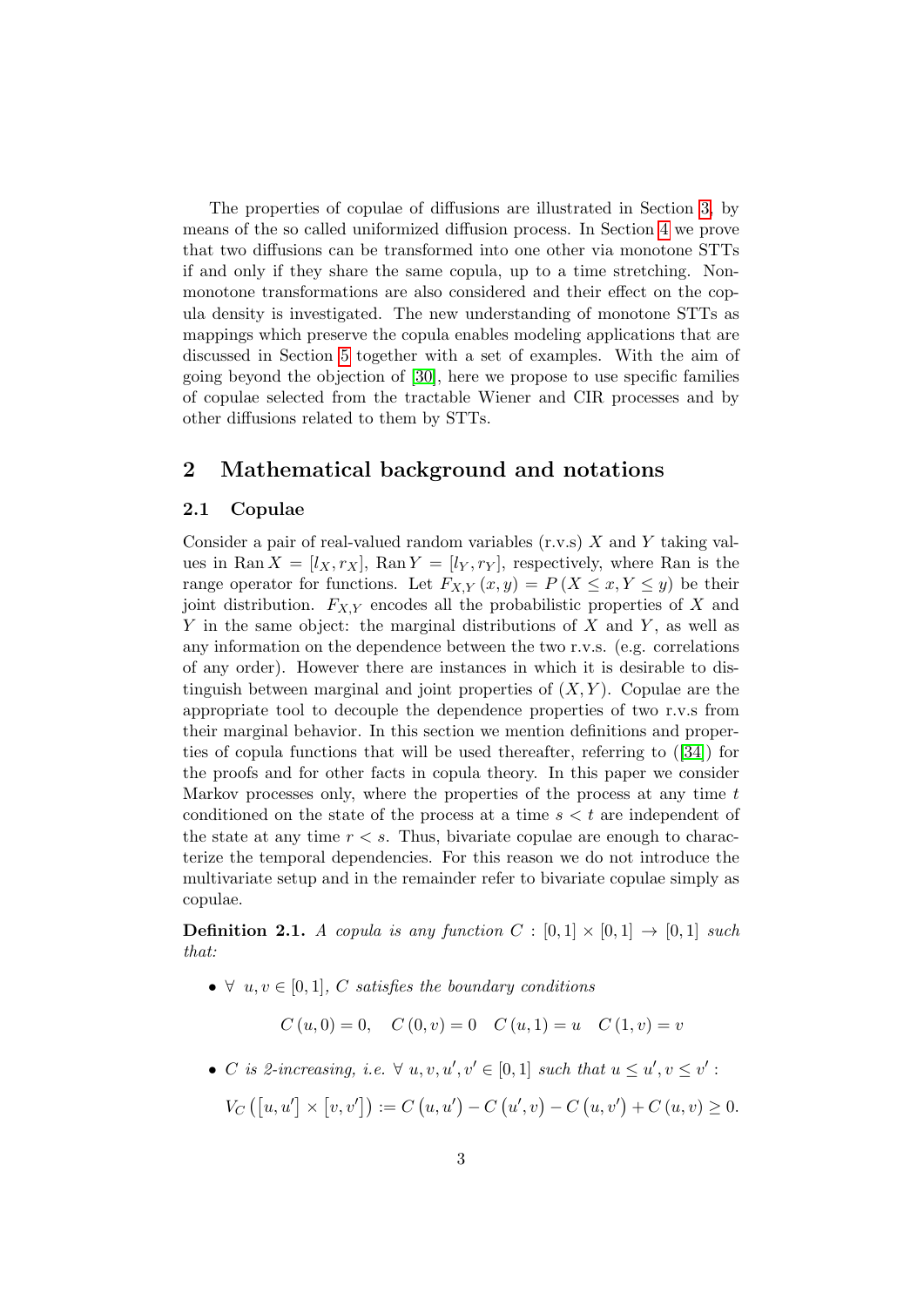Remark 2.1. Note that any copula is, by definition, a joint distribution over the unit square.

**Theorem 2.1** (Sklar). Let  $F_{XY}$ ,  $F_X$ ,  $F_Y$  be the distributions defined above. Then there exists a copula C such that for all  $(x, y) \in [l_X, r_X] \times [l_Y, r_Y]$ ,

<span id="page-3-0"></span>
$$
F_{X,Y}(x,y) = C(F_X(x), F_Y(y)).
$$
\n(1)

If  $F_X$  and  $F_Y$  are continuous, C is unique; otherwise it is uniquely determined on Ran  $F_X \times$  Ran  $F_Y$ . Conversely, if C is a copula and  $F_X$ ,  $F_Y$ are distribution functions, then the function  $F_{X,Y}$  defined by [\(1\)](#page-3-0) is a joint distribution function with margins  $F_X$  and  $F_Y$ .

Thus a copula is a function that combines, or "couples", two margins to return a joint distribution.

**Definition 2.2.** The r.v.s  $U = F_X(X)$  and  $V = F_Y(Y)$  are called uniformized  $r.v.s$  associated to  $X$  and  $Y$ , respectively.

**Definition 2.3.** The density of a copula C is the function c defined by:

$$
c(u,v) := \frac{\partial^2 C(u,v)}{\partial u \partial v},\tag{2}
$$

if the derivative exists.

Copula densities are probability density functions over the unit square.

<span id="page-3-1"></span>**Theorem 2.2.** Let  $c_{X,Y}(u, v)$  be a copula density between the r.v.s X and Y, and let  $\alpha(\cdot)$  and  $\beta(\cdot)$  be strictly monotone functions on Ran X and Ran Y respectively. Then

$$
c_{\alpha(X),\beta(Y)}(u,v) = c_{X,Y}(u,v).
$$

If  $\alpha(\cdot)$  and  $\beta(\cdot)$  are strictly increasing then also  $C_{\alpha(X),\beta(Y)}(u,v) = C_{X,Y}(u,v)$ .

Remark 2.2. If X and Y are continuous,  $F_X$  and  $F_Y$  are strictly increasing. Thus, by virtue of Theorem [2.2](#page-3-1) the copula of  $(X, Y)$  is also the copula of  $(U, V)$ . It represents also the joint distribution of  $(U, V)$ , because the margins are uniform on the unit interval.

The following result connects copulae and conditional probabilities (cf.  $[14]$ :

<span id="page-3-2"></span>**Theorem 2.3.** Let  $X_i$ ,  $i = 1, 2$ , be two r.v.s with margins  $F_i$ . Then

$$
\partial_i C(F_1(x_1), F_2(x_2)) = P(X_j \le x_j | X_i = x_i), \quad i, j = 1, 2, i \ne j \tag{3}
$$

where  $\partial_i$ , i = 1,2, denotes the partial derivative with respect to the i-th argument.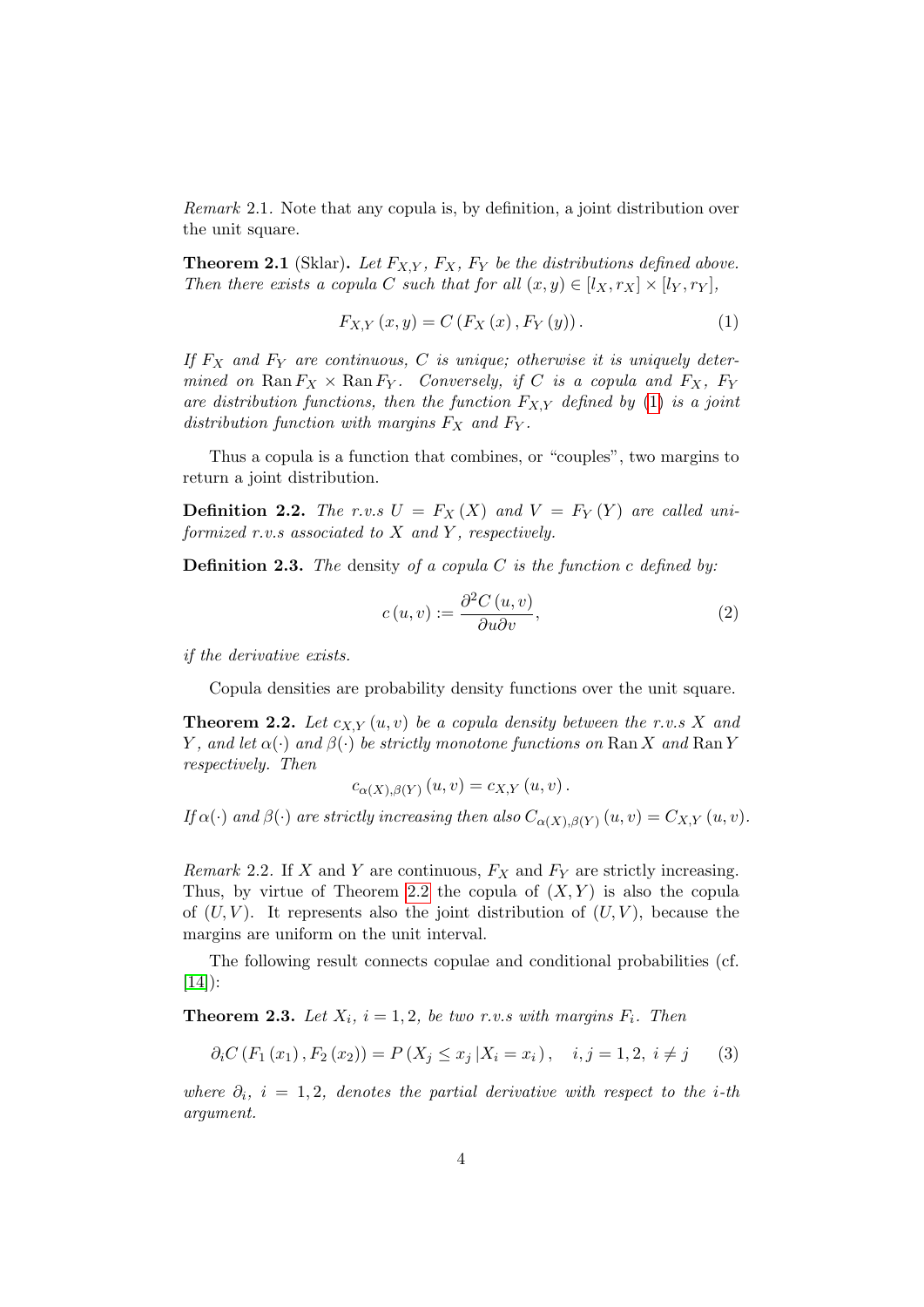The derivatives of a copula with respect to one of the arguments, when existing, are bivariate conditional distributions over the unit square. When coupling r.v.s uniformly distributed in the unit interval, the derivatives also represent the conditional distribution function of one r.v. with respect to the other.

#### 2.2 Diffusion processes

Let  ${X_t}_{t\in [t_0,T_I]}$  be a one dimensional diffusion process taking values in the interval  $I = (l, r)$  with  $-\infty \leq l < r \leq +\infty$ . Its sample paths are solution of the SDE

<span id="page-4-3"></span>
$$
dX_t = \mu(X_t, t) dt + \sigma(X_t, t) dW_t
$$
  
\n
$$
X_{t_0} = x_0
$$
\n(4)

for any  $t_0 \leq t < T_I$ . Here  $T_I$  is the first exit time from I and  $W_t = \{W_t\}_{t \geq t_0}$ is a standard Wiener process. We assume classical conditions (cf.  $[21]$ ) on the drift  $\mu(x, t)$  and the diffusion coefficient  $\sigma(x, t) > 0$  to ensure existence and unicity of the solution.

Let

$$
F_{t|s}(x|y) := P(X_t < x | X_s = y)
$$

be the transition distribution of  $X$  and let

<span id="page-4-0"></span>
$$
f_{t|s}(x|y) = \frac{\partial F_{t|s}(x|y)}{\partial x}, \quad s < t,
$$
\n<sup>(5)</sup>

be the corresponding transition pdf. Whenever it does not generate confusion, we drop the initial conditions from the notation of the marginal distributions, denoting them by  $F_t(x)$  instead of  $F_{t|t_0}(x|x_0)$ .

When the boundaries  $l, r$  of I are natural, according to Feller's classification (cf. [\[27\]](#page-23-10)), the function [\(5\)](#page-4-0) is the unique solution of the Kolmogorov backward equation

<span id="page-4-1"></span>
$$
\frac{\partial p}{\partial s} + \mu(y, s) \frac{\partial p}{\partial y} + \frac{\sigma^2(y, s)}{2} \frac{\partial^2 p}{\partial y^2} = 0
$$
 (6)

with the final condition

<span id="page-4-2"></span>
$$
\lim_{s \uparrow t} p(x, t | y, s) = \delta(x - y).
$$
\n(7)

Here  $\delta(\cdot)$  indicates the Dirac delta. Furthermore, the transition distribution  $F_{t|s}(x|y)$  is the unique solution of [\(6\)](#page-4-1) when [\(7\)](#page-4-2) is replaced with

$$
\lim_{s \uparrow t} F_{t|s} (x | y) = \mathbf{1}_{[0,\infty)} (x - y),
$$

where  $\mathbf{1}_{[0,\infty)}(\cdot)$  denotes the Heaviside step function, i.e. the indicator func-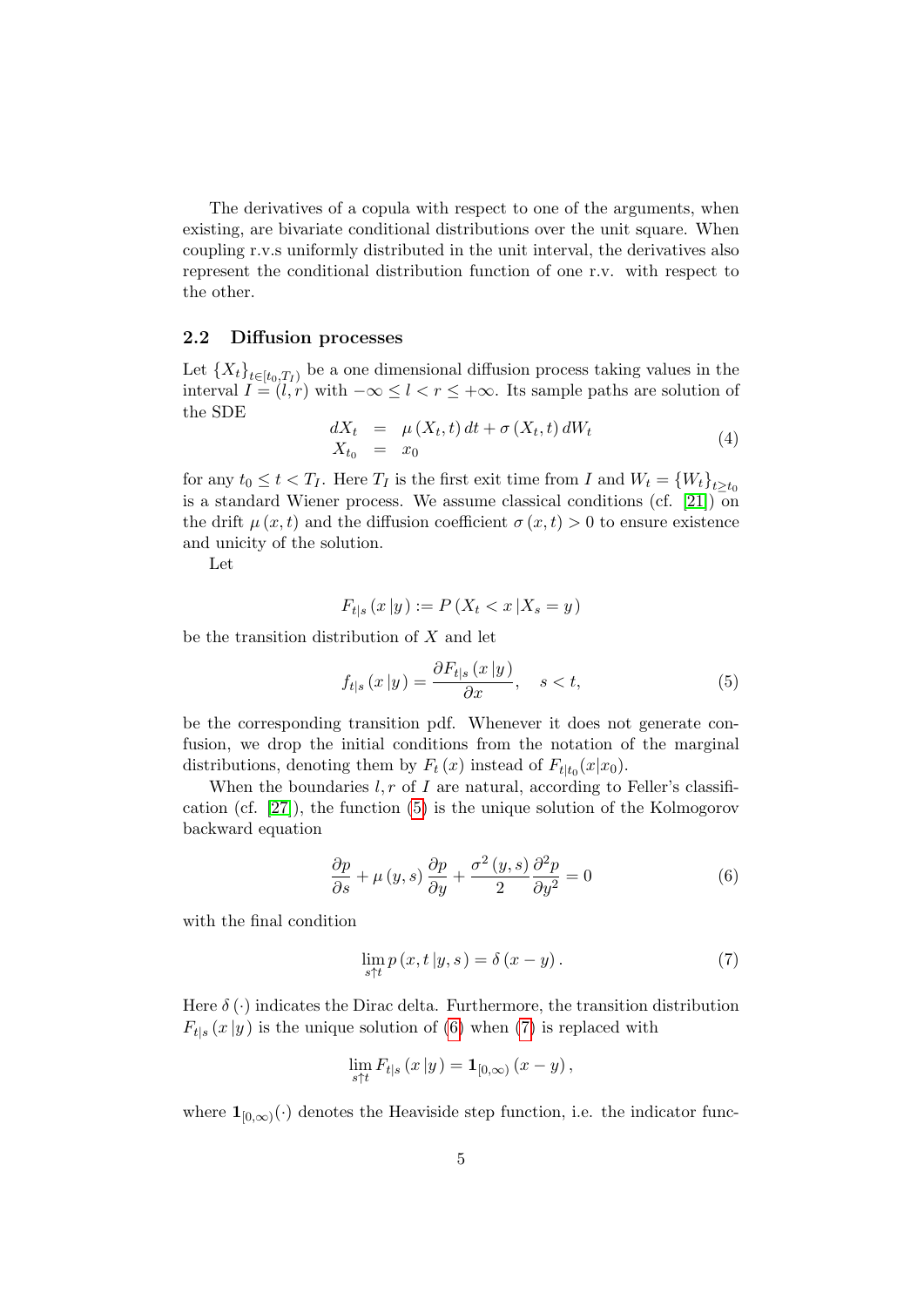tion of the positive half-line.

The transition pdf  $f$  also solves the Fokker Planck equation

<span id="page-5-1"></span>
$$
\frac{\partial p}{\partial t} + \frac{\partial}{\partial x} \left[ \mu \left( x, t \right) p \right] - \frac{1}{2} \frac{\partial^2}{\partial x^2} \left[ \sigma^2 \left( x, t \right) p \right] = 0. \tag{8}
$$

When both boundaries are natural the solution corresponding to the initial condition

$$
\lim_{t \downarrow s} p(x, t | s, y) = \delta(x - y).
$$

is unique. Otherwise further boundary conditions should be added to guarantee the uniqueness of the solution of [\(6\)](#page-4-1) or [\(8\)](#page-5-1).

#### 2.2.1 Copulae for diffusion processes

For fixed times  $t > s > t_0$ ,  $X_s$  and  $X_t$  are continuous r.v.s. We are interested in investigating the structure of their dependence using copulae. Copulae of Markov processes have been extensively studied in [\[14\]](#page-22-8). Here we focus on the special case when the Markov process is a diffusion. We denote by  $F_{s,t}(x,y) = P(X_s \le x, X_t \le y)$  the joint distribution of  $X_s$  and  $X_t$ . The copula between  $X_s$  and  $X_t$  evaluated in  $(u, v) \in [0, 1] \times [0, 1]$  is

$$
C_{s,t}(u,v) = F_{s,t}[F_s^{-1}(u), F_t^{-1}(v)]
$$

the associated copula density is

$$
c_{s,t}(u,v) = \frac{f_{s,t}(F_s^{-1}(u), F_t^{-1}(v))}{f_s(F_s^{-1}(u))f_t(F_t^{-1}(v))} = \frac{f_{t|s}(F_t^{-1}(v)|F_s^{-1}(u))}{f_t(F_t^{-1}(v))},
$$

and

$$
C_{s,t}(u,v) = \int_0^v \int_0^u c_{s,t}(w,z) \, dw \, dz.
$$

# <span id="page-5-0"></span>3 Uniformized diffusion processes

In the context of diffusion processes, the serial dependence of the observations is much more commonly investigated in terms of transition distribution than in terms of joint distributions. The parallel concepts in the language of copulae are introduced below.

Definition 3.1. We call uniformized transition distribution of a diffusion process  ${X_t}_{t>t_0}$  between times s and t,  $t_0 < s < t$ , the function

<span id="page-5-2"></span>
$$
C_{t|s}(v|u) := \frac{\partial}{\partial u} C_{s,t}(u,v) = \int_0^v c_{s,t}(u,z) dz.
$$
 (9)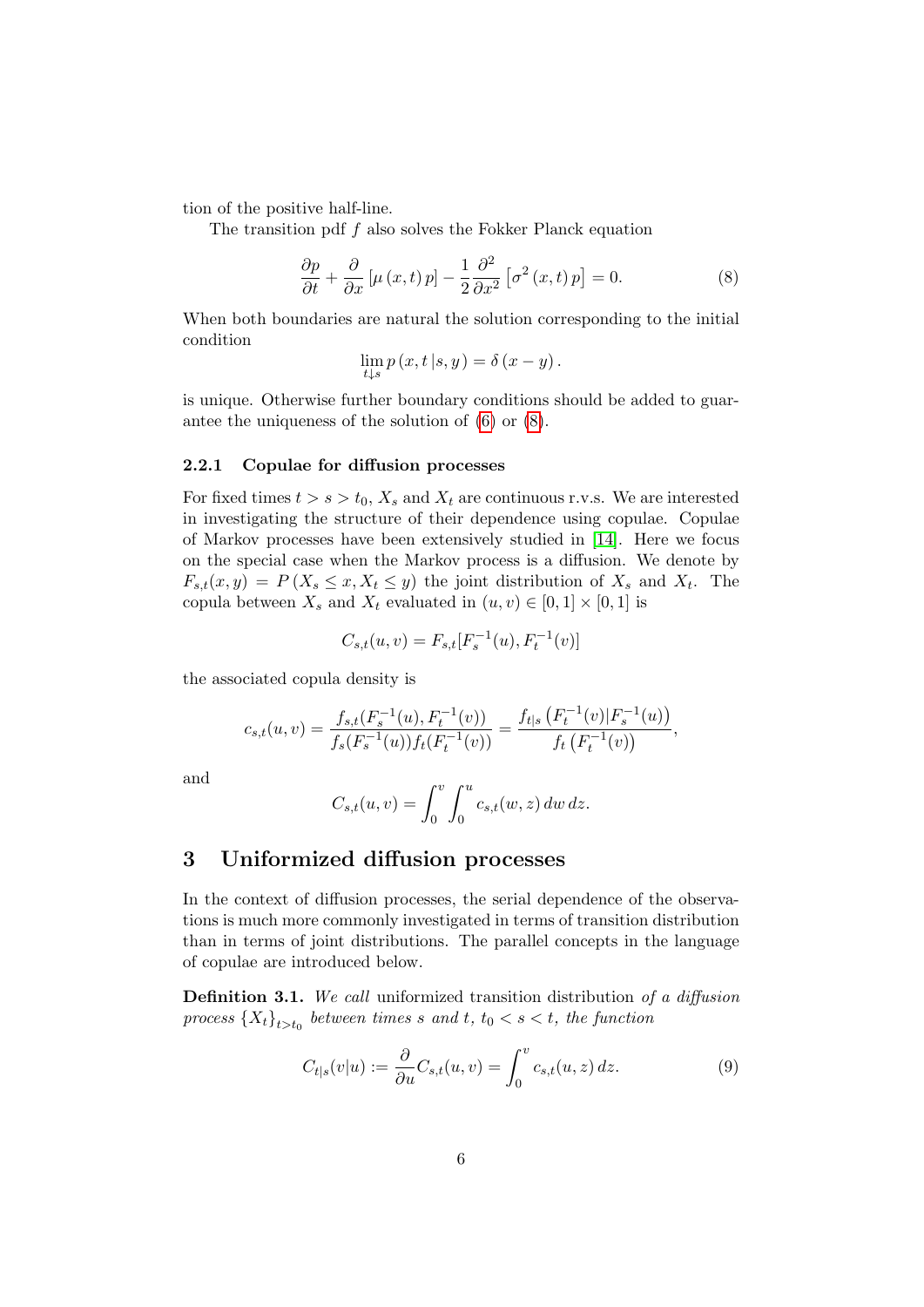The uniformized transition distribution of a diffusion process retains all the information about the serial dependence carried by the transition distribution of  $X$  irrespective of its marginal properties. Due to Theorem [2.3](#page-3-2) the uniformized transition distribution is a distribution function with respect to the variable v having support on  $[0, 1]$ , i.e. a transition distribution. To give a clearer understanding of its meaning we introduce the concept of uniformized process.

**Definition 3.2.** Given a diffusion process  $\{X_t\}_{t>t_0}$ , for any choice of an initial time  $t_1 > t_0$  we define uniformized process associated to X the stochastic process  $\left\{ \widetilde{X}_{t}\right\}$  $\lim_{t\geq t_1}$  given by

$$
\widetilde{X}_t := F_t(X_t) \quad \forall t \ge t_1 > t_0.
$$

Remark 3.1. The initial time  $t_1$  for  $X_t$  is set to any time that strictly follows the initial time  $t_0$  of X because for any  $t > t_0$  the marginal distribution  $F_t(X_t)$  is continuos. Note that this is not the case for  $t = t_0$ , when the probability mass is concentrated at  $x_0$ , and that would make the trajectories of  $\tilde{X}_t$  discontinuous at  $t_0$ . If X is initialized at random with a continuous initial density supported in  $J \subset I$  the extension  $\widetilde{X}_t$  to  $t_0$  becomes immediate.

The uniformized process  $\widetilde{X}$  associated to X takes values in [0, 1] and has uniform marginal distribution at each time. The joint probability distribution of two observations  $(\widetilde{X}_s, \widetilde{X}_t)$  with  $s, t \ge t_1$  is

$$
\widetilde{F}_{s,t}(u,v) = P\left(\widetilde{X}_s \le u, \widetilde{X}_t \le v\right) = P\left(X_s \le F_s^{-1}(u), X_t \le F_t^{-1}(v)\right)
$$
\n
$$
= F_{s,t}[F_s^{-1}(u), F_t^{-1}(v)] = C_{s,t}(u,v)
$$

and it coincides with the copula of  $(X_s, X_t)$ . By Theorem [2.3,](#page-3-2) the associated transition probability distribution is given by

$$
\widetilde{F}_{t|s}(v|u) = P\left(\widetilde{X}_s \le u|\widetilde{X}_t = v\right) = P\left(X_s \le F_s^{-1}(u)|X_t = F_t^{-1}(v)\right) = C_{t|s}(v|u)
$$
\n
$$
(10)
$$

for any  $u, v \in [0, 1]$  and any  $t \geq s \geq t_1 > t_0$ . Moreover, since at any given time the uniformized process is obtained by a strictly increasing transformation of  $X$ , in light of Theorem [2.2](#page-3-1) it retains the same copula function of the process X. To conclude, X and  $\overline{X}$  share the same copula function which is also the joint distribution of  $X$ .

**Theorem 3.1.** The transition pdf  $f_{t|s}(v|u)$  of the uniformized process X coincides with the joint copula density  $c_{s,t}(u, v)$  of the process, i.e.

<span id="page-6-1"></span><span id="page-6-0"></span>
$$
\widetilde{f}_{t|s}(v|u) = c_{s,t}(u,v) = \frac{f_{t|s}\left(F_t^{-1}(v)|F_s^{-1}(u)\right)}{f_t\left(F_t^{-1}(v)\right)}
$$
\n(11)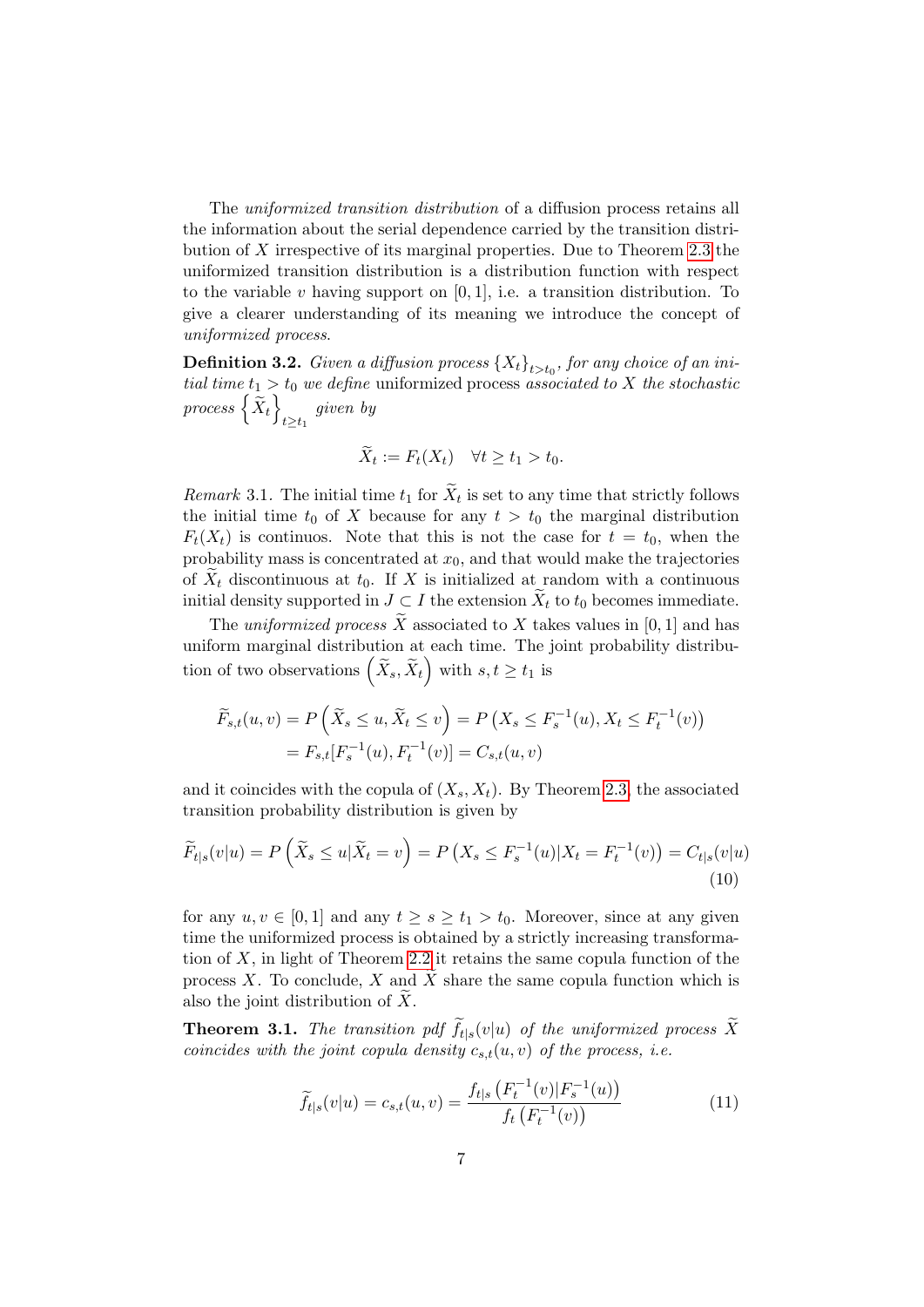for any  $u, v \in [0, 1]$  and any  $t \geq s \geq t_1 > t_0$ .

*Proof.* By definition  $\tilde{f}_{t|s}(v|u) = \frac{\partial}{\partial v}\tilde{F}_{t|s}(v|u)$  and by equation [\(10\)](#page-6-0) and equation [\(9\)](#page-5-2), the thesis follows.

**Theorem 3.2.** Let equation [\(4\)](#page-4-3) admit a unique solution  $\{X_t\}_{t\geq t_0}$ , having diffusion interval  $I = (l, r)$ . The uniformized process  $\left\{ \widetilde{X}_t \right\}$  $\emph{associated}$ to  ${X_t}_{t\geq t_1}$  is an Itô diffusion process, initialized at  $X(t_1) = F_{t_1}(X_{t_1})$  with a uniform distribution. Its drift  $\tilde{\mu}$  and diffusion coefficient  $\tilde{\sigma}$  are given by

<span id="page-7-0"></span>
$$
\widetilde{\mu}(u,s) = \frac{\partial F_s(x)}{\partial s}\Big|_{x = F_s^{-1}(u)} + \mu\left(F_s^{-1}(u), s\right) f_s\left(F_s^{-1}(u)\right) + \n+ \frac{1}{2}\sigma^2 \left(F_s^{-1}(u), s\right) f'_s\left(F_s^{-1}(u)\right), \quad (12)
$$
\n
$$
\widetilde{\sigma}(u,s) = \sigma\left(F_s^{-1}(u), s\right) f_s\left(F_s^{-1}(u), s\right),
$$

where  $f'_{s}(x) = \frac{\partial f_{s}(x)}{\partial x} = \frac{\partial^{2} F_{s}(x)}{\partial x^{2}}$ .

*Proof.* For any  $t \geq t_1 > t_0$  Itô's formula yields

$$
dF_t(X_t) = \left[\frac{\partial F_t(X_t)}{\partial t} + \mu(X_t, t) f_t(X_t) + \frac{1}{2}\sigma^2(X_t, t) f'_t(X_t)\right] dt + \left. + \sigma(X_t, t) f_t(X_t) dW_t\right.
$$

where  $f'_t(X_t,t) = \frac{\partial f_t(x)}{\partial x}\Big|_{x=X_t}$ . Substituting  $F_t^{-1}(\tilde{X}_t)$  to  $X_t$  in the last equality gives the thesis.

Remark 3.2. Diffusion processes sharing the same uniformized process constituite a class characterized by a unique transition copula.

<span id="page-7-2"></span>**Theorem 3.3.** Let  ${X_t}_{t\geq t_0}$  be a time-homogeneous diffusion process, having drift  $\mu(x)$ , diffusion coefficient  $\sigma(x)$  and diffusion interval  $I = (l, r)$ where r and l are natural boundaries. Let  $F_t(x)$  be its marginal distribution. The uniformized transition distribution  $C_{t|s}(v|u)$ , for  $t > s > t_0$ , is the unique solution of the Kolmogorov backward equation

<span id="page-7-1"></span>
$$
\frac{\partial}{\partial s}C_{t|s}(v|u) + \widetilde{\mu}\left(F_s^{-1}\left(u\right)\right)\frac{\partial}{\partial u}C_{t|s}\left(v|u\right) + \frac{1}{2}\widetilde{\sigma}^2\left(F_s^{-1}\left(u\right)\right)\frac{\partial^2}{\partial u^2}C_{t|s}(v|u) = 0,\tag{13}
$$

where  $\tilde{\mu}$  and  $\tilde{\sigma}$  are given by [\(12\)](#page-7-0), with the final condition

<span id="page-7-3"></span>
$$
\lim_{s \uparrow t} C_{t|s} (v | u) = \mathbf{1}_{[0,\infty)} (v - u).
$$
 (14)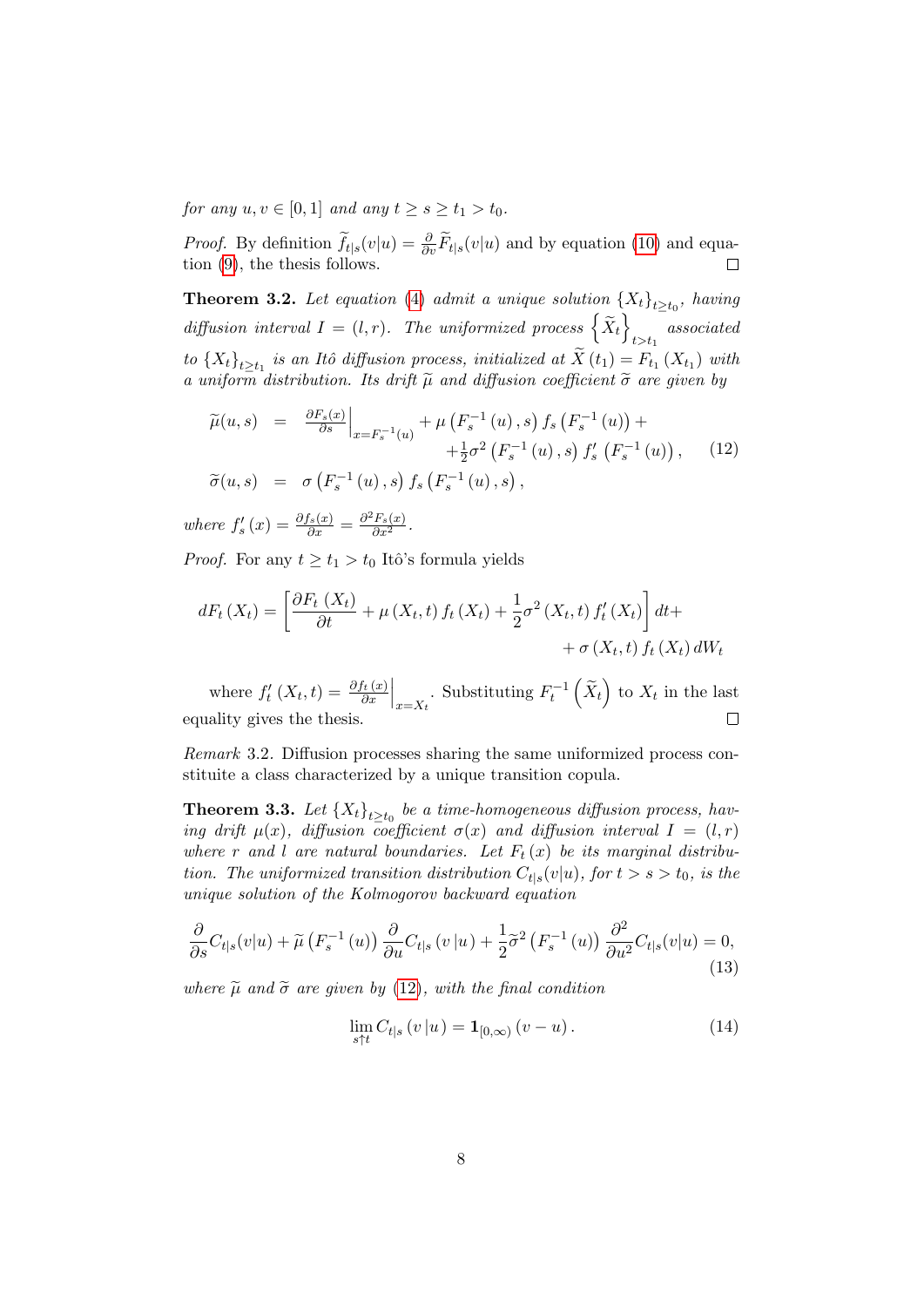Proof. Let us first consider the final condition. We can rewrite its left hand side as

$$
\lim_{s \uparrow t} C_{t|s} (v|u) = \lim_{s \uparrow t} \frac{\partial}{\partial u} C_{s,t} (u; v) = \frac{\partial}{\partial u} \left( \lim_{s \uparrow t} C_{s,t} (u; v) \right).
$$

Note that the last equality holds because the derivative is performed with respect to u and the limit operates on s. Furthermore,

$$
\lim_{s \uparrow t} C(u, s; v, t) = \lim_{s \uparrow t} F_{X,Y} (F_s^{-1}(u), F_t^{-1}(v))
$$
  
=  $F_s (\min (F_s^{-1}(u), F_s^{-1}(v)))$   
=  $F_s (F_s^{-1} (\min (u, v))) = \min (u, v).$ 

Note that the transformation  $F_t$  maps the boundary points ll and r for X into the boundary points 0 and 1 for  $\tilde{X}$ , repsectively.  $F_t$  is increasing and therefore does not alter the nature of the boundaries, which are natural for  $X$  if and only if they are natural for  $X$ .

As far as the Kolmogorov backward equation is concerned we note that Eq. [\(13\)](#page-7-1) follows from equation [\(2.3\)](#page-3-2) and Theorem [3.2.](#page-7-0) Indeed, Equation [\(10\)](#page-6-0) ensures that  $C_{t|s}(u|v)$  is the transition distribution of the uniformized process. Theorem [3.2](#page-7-0) guarantees that the uniformized process is an Itô diffusion, and provides its infinitesimal coefficients. Hence its transition distribution must be solution of the Kolmogorov backward equation having the same infinitesimal coefficients.  $\Box$ 

Remark 3.3 (Reflecting boundaries). In Theorem [3.3](#page-7-2) we assumed that the boundaries  $l, r$  are natural. However, the uniformized transition distribution  $C_{t|s}(v|u)$  is still the unique solution of the Kolmogorov backward equation [\(13\)](#page-7-1) with final condition [\(14\)](#page-7-3) and reflection condition  $\frac{\partial}{\partial u}C_{t|s}(v|u)|_{u=0,1} = 0$ if one or both the boundaries are regular and the transition distribution  $F_{t|s}(y|x)$  fulfills a reflection condition  $\frac{\partial}{\partial x}F_{t|s}(y|x)|_{x\in\{r,l\}}=0$  at the regular boundary. Indeed  $\frac{\partial}{\partial u}C_{t|s}(v|u)$  can be calculated directly, and by [\(11\)](#page-6-1) and [\(10\)](#page-6-0) it is easy to prove that  $\frac{\partial}{\partial u}C_{t|s}(v|u)|_{u\in\{0,1\}} = 0$  if and only if  $\frac{\partial}{\partial x}F_{t|s}(y|x)|_{x\in\{r,l\}}=0.$ 

Remark 3.4. The transformation  $F_t(\cdot)$  used to transform X into  $\tilde{X}$  depends on  $x_0$  and  $t_0$ . Hence the drift and diffusion coefficient of  $\tilde{X}$  depend on  $x_0$  and  $t_0$  as well. This might be misleadingly interpreted as an indication that the Markov property does not hold for X. However  $x_0$  and  $t_0$  are parameters of  $F_t(\cdot)$ : changing either  $x_0$  or  $t_0$  affects both the initial conditions and the transformation. As a consequence, for each  $x_0$  and  $t_0$  we get a different uniformized process  $X$ , characterized by its diffusion equations. Each process that can be obtained from X through  $F_t(\cdot)$  verifies the Markov property.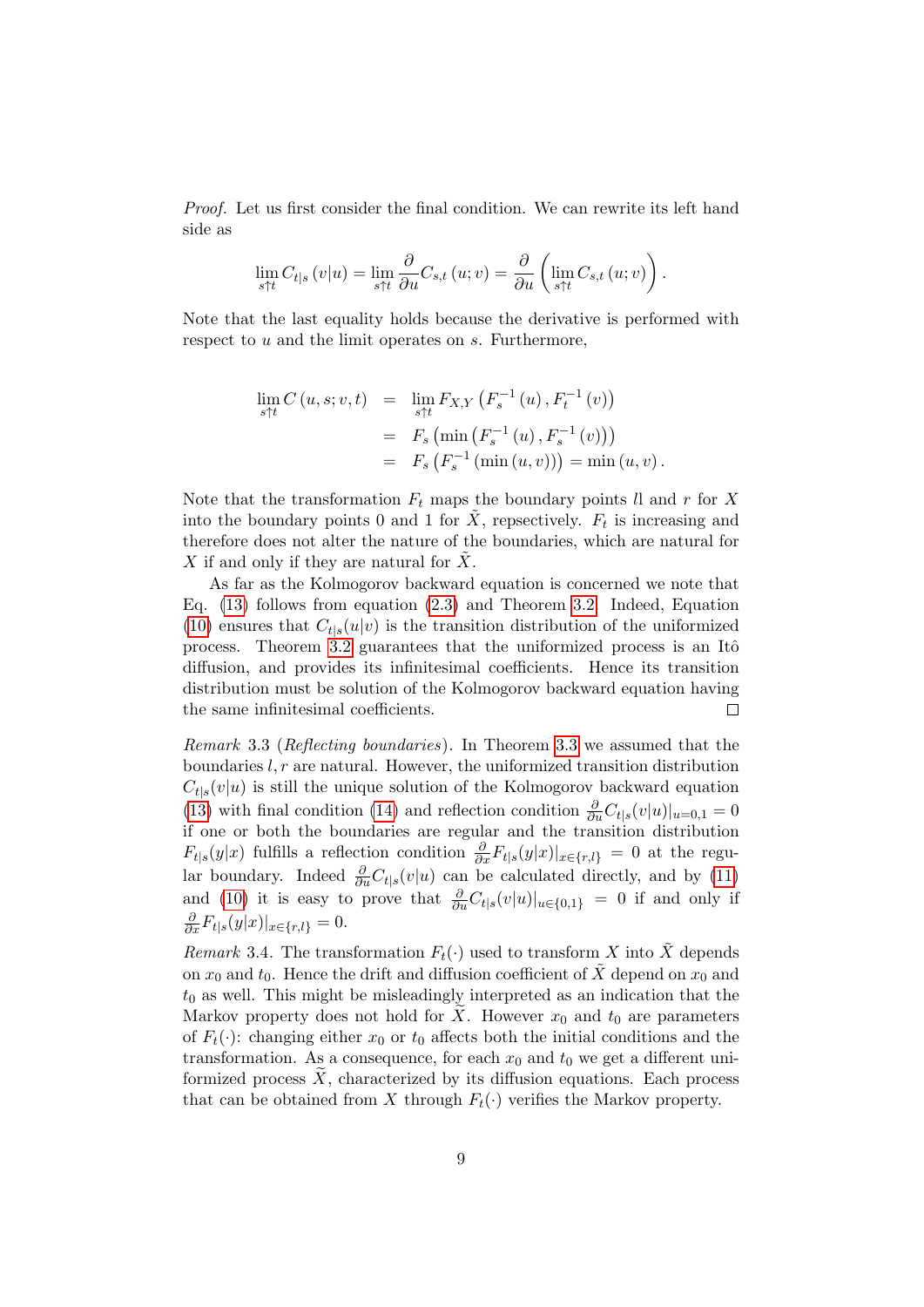Equations [\(12\)](#page-7-0) reveal that generally the uniformized process is not time homogeneous, even if such is the original process. The following result ensures that in the stationary regime the uniformized process becomes time homogeneous again.

 $\textbf{corollary 3.4.}$  Let  $\left\{X_t\right\}_{t\geq t_0}$  be a time homogeneous process, admitting steady state density  $g(x)$  and steady state distribution  $G(x)$ . Asympotitcally, when the distribution of  $X_t$  coincides with  $G(x)$ , the uniformized process  $X_t$ ,  $t > s$ , is a time-homogeneous diffusion process, having infinitesimal coefficients

<span id="page-9-1"></span>
$$
\widetilde{\mu}(u,s) = \widetilde{\mu}(u) = \mu\left(G^{-1}\left(u\right)\right)g\left(G^{-1}\left(u\right)\right) + \frac{1}{2}\sigma^2\left(G^{-1}\left(u\right)\right)g'\left(G^{-1}\left(u\right)\right),\n\widetilde{\sigma}(u,s) = \widetilde{\sigma}(u) = \sigma\left(G^{-1}\left(u\right)\right)g\left(G^{-1}\left(u\right)\right),
$$
\n(15)

where  $g'(z) := dg(z)/dz$ .

Proof. The proof is analogous to that of Theorem [3.2.](#page-7-0)

 $\Box$ 

Corollary [3.4](#page-9-1) ensures that the coefficients of the uniformized processes associated to stationary diffusions admit (finite) limits for  $t \to \infty$ .

### <span id="page-9-0"></span>4 Copulae and space-time transformations

Already in 1931, Kolmogorov [\[28\]](#page-23-0) has shown that monotone STTs of the type

<span id="page-9-2"></span>
$$
\begin{cases}\ny = \psi(t, x) \\
\tau = \varphi(t),\n\end{cases} \tag{16}
$$

with Jacobian  $J(t,x) = \frac{\partial \psi(t,x)}{\partial x} > 0$  for every  $x \in I$  and  $\varphi(t)$  non-decreasing, map diffusion processes into diffusion processes (the case  $J(t, x) < 0$  is analogous). It is also well known (cf [\[9\]](#page-21-1)) that the only transformations mapping the Kolmogorov backward equation of a diffusion process into the Kolmogorov backward equation of a different diffusion process have the same structure of [\(16\)](#page-9-2). If an invertible transformation relates the two diffusion processes  $X_t$  and  $Y_{\varphi(t)} = \psi(t, X_t)$  and the transition pdf of  $X_t$  is known, the one of  $Y_\tau$  can be expressed (as long as probability mass is conserved) by

$$
f_{\tau|\tau_0}^Y(y|y_0) = \frac{f_{t|t_0}^X(x|x_0)}{J(t,x)}.\tag{17}
$$

In [\[38\]](#page-24-0) and [\[10\]](#page-21-0) necessary and sufficient conditions for the existence of such transformations are given when  $X_t$  is a Wiener or a Cox-Ingersoll-Ross, respectively. These conditions require the drift and diffucion coefficient of the original process to verify an equation that has no immediate probabilistic interpretation and hides the reasons why some processes can be transformed into others and some cannot. As already mentioned in Section [1,](#page-0-0) one of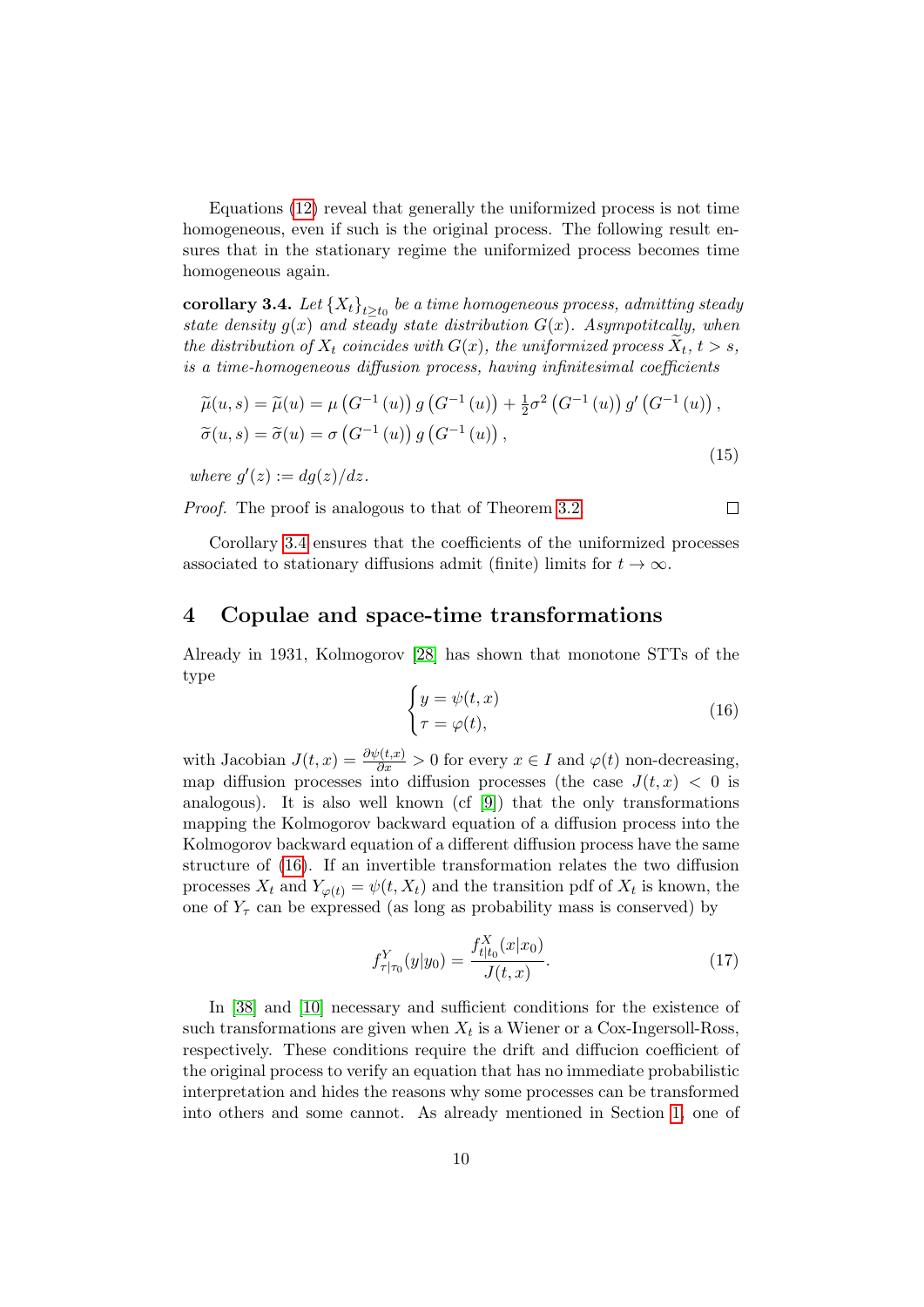the goals of the paper is to provide a direct probabilistic interpretation of transformability between diffusion processes. The following Theorems [4.1](#page-10-0) and [4.2](#page-10-1) accomplish this task by establishing the mathematical relation between copulae and STTs.

<span id="page-10-0"></span>**Theorem 4.1.** A diffusion process  $X$  can be transformed into a diffusion process  $Y$  via a monotone  $STT(16)$  $STT(16)$  if and only if they share the same copula density up to the time transformation, i.e.

<span id="page-10-2"></span>
$$
c_{s,t}^X(u,v) = c_{\varphi(s),\varphi(t)}^Y(u,v),
$$
\n(18)

for any  $t_0 < s < t$  and  $u, v \in [0, 1]$ .

*Proof.* If a monotone transformation maps  $X$  into  $Y$ , Theorem [2.2](#page-3-1) implies [\(18\)](#page-10-2). On the other hand, if [\(18\)](#page-10-2) holds then the two uniformized processes  $\widetilde{X}_t = F_t^X(X_t)$  and  $\widetilde{Y}_{\varphi(t)} = F_t^Y(Y_t)$  have the same transition pdf and applying  $[F^Y_{\varphi(t)}(\cdot)]^{-1}$  to  $\widetilde{X}_t$  yields a process obeying the same law as  $Y_{\varphi(t)}$ .

Hence, the monotone STT

$$
\begin{cases}\ny = \left[F_{\varphi(t)}^Y\right]^{-1} \left(F_t^X(x)\right) \\
\tau = \varphi(t),\n\end{cases}
$$

maps  $X_t$  into  $Y_\tau$ .

Theorem [4.1](#page-10-0) highlights that monotone STTs only affect the marginal distributions of a process while preserving the copula (saved for the stretching of the time axis). Two processes that can be mapped into each other by a monotone STT share the same dependence structure up to the time stretching.

Remark 4.1. The explicit expression of the copula density of a diffusion process whose transition is known and that can be mapped into a simpler diffusion by a monotone STT can be derived either using equation [\(11\)](#page-6-1) or applying Theorem [4.1.](#page-10-0) The latter approach is sometimes advantageous as we shall see explicitly in Remark [5.1](#page-14-0) and Remark [5.2](#page-16-0)

In many occasions it is of interest to consider more general transformations than [\(16\)](#page-9-2). In particular, relaxing the monotonicity assumptions of  $\psi(t, \cdot)$  by piecewise monotonicity determines losing the invertibility of the transformations and also the possibility of applying Theorem [2.2](#page-3-1) directly, but broadens the class of processes that can be taken into account. Interesting examples are shown in Section [5.](#page-12-0)

<span id="page-10-1"></span>**Theorem 4.2.** Let  $X$  be a diffusion process with known transition pdf and initial conditions. Let also  $\psi : \mathbb{R}^+ \times I \to \mathbb{R}$  be an STT as in [\(16\)](#page-9-2) such that,

 $\Box$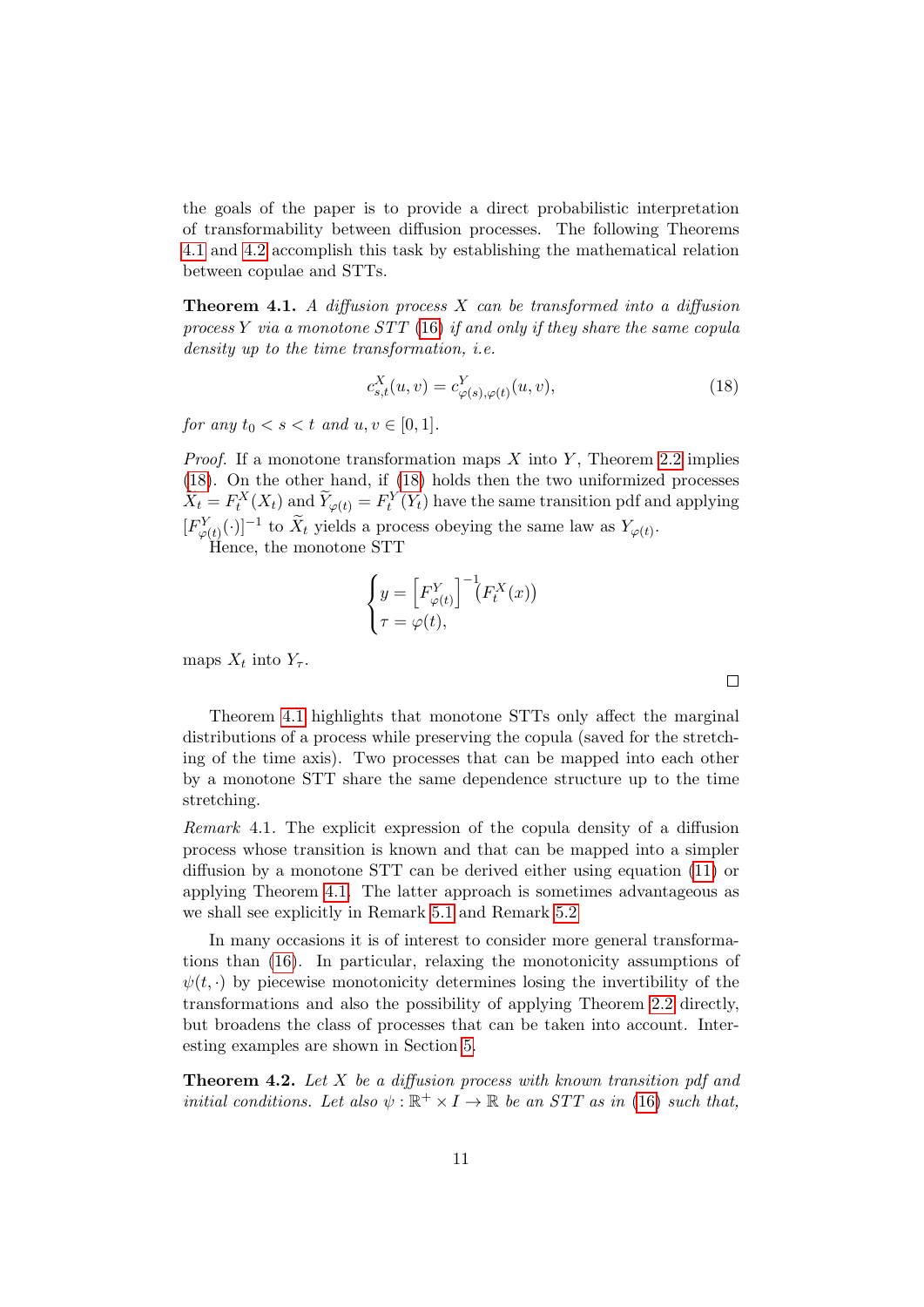for every t,  $J_t(x) = \frac{\partial \psi(t,x)}{\partial x}$  exists and is not vanishing except for at most a countable number or points of the diffusion interval I. Under the assumption of conservation of the probability mass, the diffusion  $Y_{\varphi(t)} := \psi(t, X_t)$  admits for any  $t_0 < s < t$  copula density function

$$
c_{\varphi(s),\varphi(t)}^{Y}(u,v) = \n\sum_{x:\,\psi(t,x) = \left[F_{\varphi(t)}^{Y}\right]^{-1}(v)} w\left(s, z, \left[F_{\varphi(s)}^{Y}\right]^{-1}(u)\right) w\left(t, x, \left[F_{\varphi(t)}^{Y}\right]^{-1}(v)\right) c_{s,t}^{X}\left(F_{s}^{X}(z), F_{t}^{X}(x)\right),\n\nx:\psi(s,z) = \left[F_{\varphi(s)}^{Y}\right]^{-1}(u)\n\tag{19}
$$

where

<span id="page-11-2"></span><span id="page-11-1"></span><span id="page-11-0"></span>
$$
w(s, z, q) := \frac{\frac{f_s^X(z)}{|J_s(z)|}}{\sum_{a:\psi(s,a)=q} \frac{f_s^X(a)}{|J_s(a)|}}.
$$
 (20)

Proof. Let us start by deriving the transformation formula for the transition pdf under the hypothesis of conservation of the total probability mass.

$$
f_{\varphi(t)|\varphi(s)}^{Y}(y|q) = \frac{f_{\varphi(s),\varphi(t)}^{Y}(q,y)}{f_{\varphi(s)}^{Y}(q)} = \frac{\sum_{z:\psi(t,x)=y} \frac{f_{s,t}^{X}(z,x)}{|J_{t}(x)J_{s}(z)|}}{\sum_{z:\psi(s,z)=q} \frac{f_{s}^{X}(z)}{|J_{s}(z)|}} = \frac{\sum_{z:\psi(s,z)=q} \frac{f_{s}^{X}(z)}{|J_{s}(z)|}}{\sum_{z:\psi(s,z)=q} \frac{f_{t|s}^{X}(x|z)}{|J_{t}(x)|}},
$$
\n
$$
(21)
$$

where the weights  $w(\cdot, \cdot, \cdot)$  are defined in [\(20\)](#page-11-0).

Further applying the definition of copula density [\(11\)](#page-6-1) and equation [\(21\)](#page-11-1), we get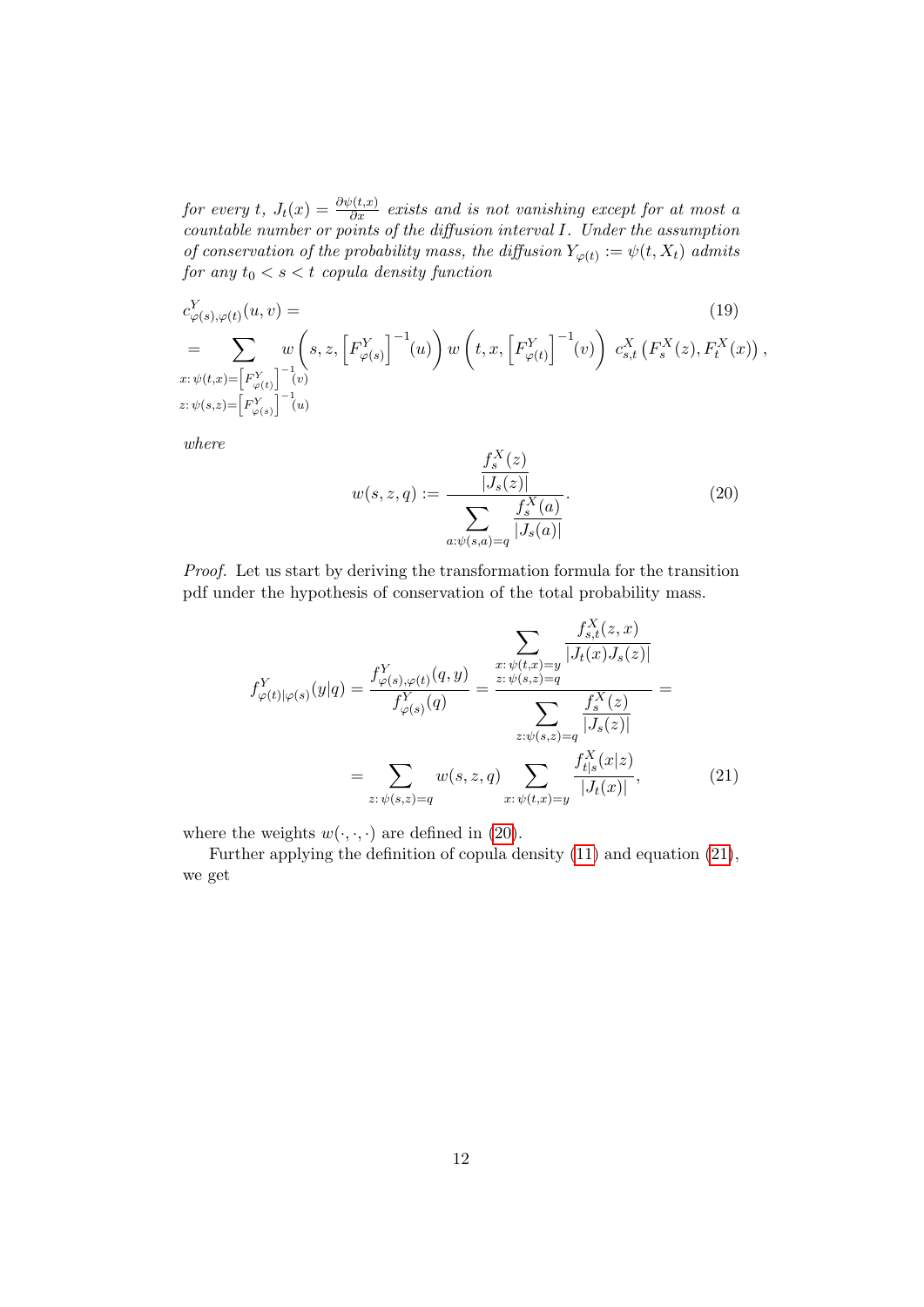<span id="page-12-1"></span>
$$
c_{\varphi(s),\varphi(t)}^{Y}(u,v) = \frac{f_{\varphi(s),\varphi(t)}^{Y}\left(\left[F_{\varphi(s)}^{Y}\right]^{-1}(u),\left[F_{\varphi(t)}^{Y}\right]^{-1}(v)\right)}{f_{\varphi(s)}^{Y}\left(\left[F_{\varphi(s)}^{Y}\right]^{-1}(u)\right)f_{\varphi(t)}^{Y}\left(\left[F_{\varphi(t)}^{Y}\right]^{-1}(v)\right)}
$$
\n
$$
= \frac{\sum_{x:\psi(t,x)=[F_{\varphi(t)}^{Y}\right]^{-1}(v)}\frac{f_{s,t}^{X}(z,x)}{|J_{s}(z)J_{t}(x)|}}{[\sum_{x:\psi(s,z)=[F_{\varphi(s)}^{Y}\right]^{-1}(u)}}
$$
\n
$$
= \frac{\sum_{x:\psi(t,x)=[F_{\varphi(t)}^{Y}\right]^{-1}(u)}\frac{f_{s}^{X}(z)f_{t}^{X}(x)}{|J_{s}(z)J_{t}(x)|}}{[\sum_{x:\psi(s,z)=[F_{\varphi(s)}^{Y}\right]^{-1}(u)}}.
$$
\n(22)

After applying equation [\(11\)](#page-6-1) again to get  $c_{s,t}^X(F_s^X(z), F_t^X(x))$  from the transition of X, equation  $(22)$  is easily reorganized into equation  $(19)$ .  $\Box$ 

# <span id="page-12-0"></span>5 Modeling with copulae and transformations: some explicit expressions

Diffusion models are often defined by assigning a specific marginal distribution and fixing the remaining degrees of freedom through different approaches (cf. Section [1](#page-0-0) for a detailed list of references). For instance, the authors of [\[7\]](#page-21-2) fix the autocovariance function in order to control the serial dependence of the process. In [\[17,](#page-22-1) [24\]](#page-23-2) a specific marginal distribution (heavy tailed or multimodal) is assigned by transforming the tractable stationary Ornstein-Uhlenbeck process via suitable STTs. The novel results provided in Section [4](#page-9-0) make such approach more general and systematic. In this framework, the design of a diffusion model requires two steps: the choice of the copula of a diffusion process  $X$  (regardless of its marginals) and the selection of the marginals. The choice of the copula is performed in accordance with the serial dependence of the phenomenon of interest among the copulae of tractable diffusions. The selection of new marginal distributions is also performed in accordance with the phenomenon to be modeled. Any continuous marginal distribution  $F_t^Z(x)$  can be imposed by applying the transformation  $Z_t = [F_t^Z]^{-1}(F_t^X(X_t)),$  without altering the copula of the process.

Whenever the transition pdf of  $X$  is explicitly known, it is possible to simulate sample paths of  $Z$  exactly by transforming those of  $X$ . Furthermore, it becomes possible to estimate the parameters of  $Z$  by maximum likelihood.

In the next Subsections we present some examples of diffusion processes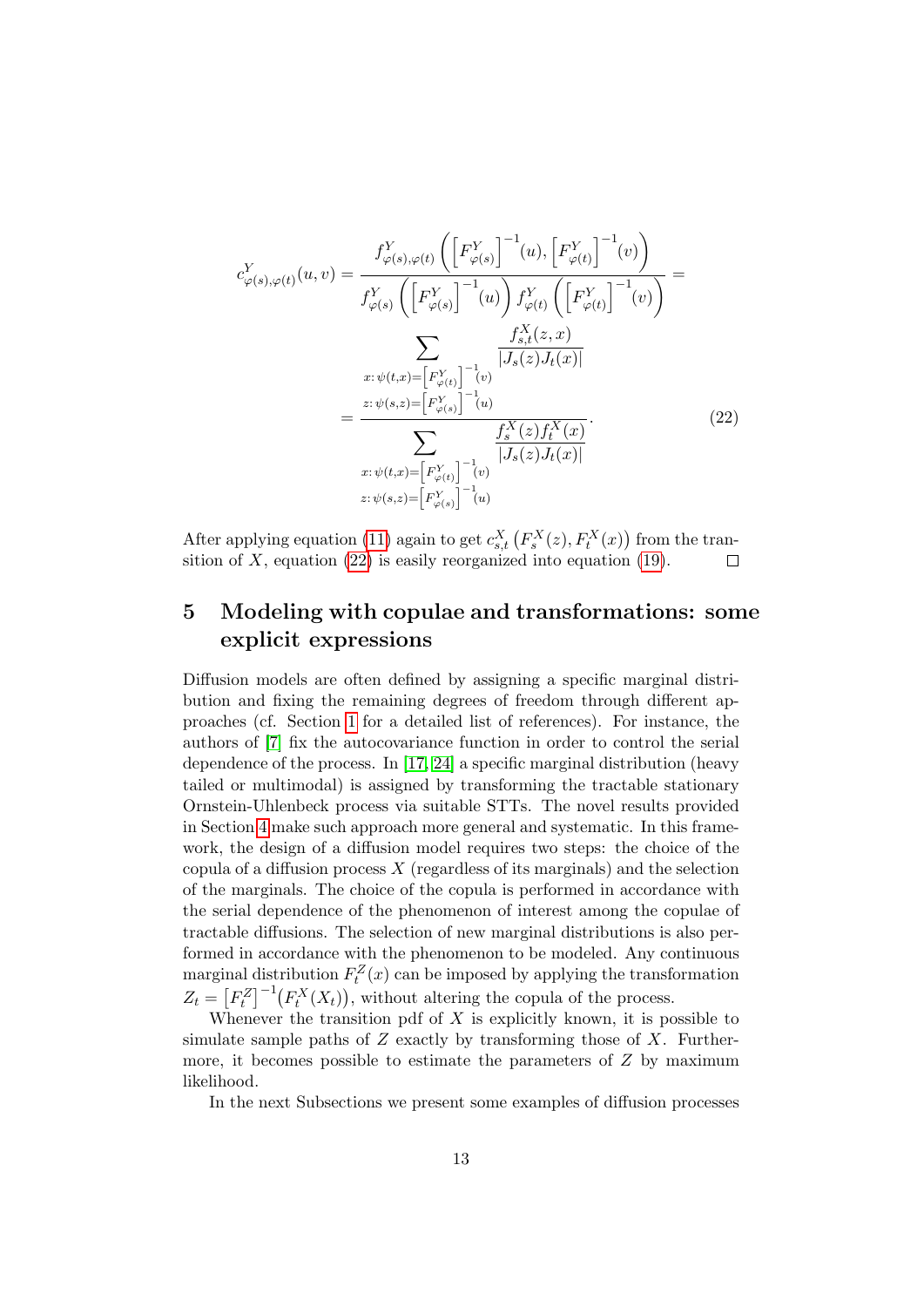whose copula can be computed. We follow the classification by Kozlov [\[29\]](#page-23-1) based on the dimensionality of the symmetry algebra of the corresponding SDE. Such dimensionality is preserved by STTs and allows to group the most tractable diffusion models in two classes. The first class comprises those processes whose SDEs admit a 3-dimensional symmetry algebra. All such processes (cf. [\[29\]](#page-23-1)) can be transformed into Brownian motions with or without boundary conditions. In Section [5.1](#page-13-0) we present some models belonging to this class and derive the corresponding copula densities. The second class contains SDE models whose symmetry algebra is 2-dimensional. They can be transformed into the CIR process with suitable boundary conditions. Section [5.2](#page-15-0) introduces the copula of the CIR process and a few related models. SDEs with 1- or 0-dimensional symmetry algebra are usually handled by numerical methods or by simulations and are not considered in the present paper.

#### <span id="page-13-0"></span>5.1 Brownian Motion and related processes

The Brownian motion or Wiener process is a regular diffusion on the interval  $(-\infty, \infty)$  with natural boundaries. Following equation [\(11\)](#page-6-1) its copula density is

$$
c_{t|s}(v|u) = \frac{\sqrt{t}}{\sqrt{t-s}} \frac{\phi\left(\frac{\sqrt{t}\Phi^{-1}(v) - \sqrt{s}\Phi^{-1}(u)}{\sqrt{t-s}}\right)}{\phi\left(\Phi^{-1}(v)\right)},
$$
\n(23)

which can be immediately recognized as a special instance of the Gaussian copula density (cf. [\[34\]](#page-23-4)). A necessary and sufficient condition for a process which solves the SDE [\(4\)](#page-4-3) to be transformable into a Wiener process (and hence to admit a 3-dimensional symmetry algebra) is that its drift and diffusion coefficients  $\mu(\cdot, \cdot)$  and  $\sigma(\cdot, \cdot)$  satisfy the relation (cf. [\[38,](#page-24-0) [11,](#page-22-0) [29\]](#page-23-1))

$$
\frac{\mu(x,t)}{\sigma(x,t)} = \frac{\sigma_x(x,t)}{2} + \int \frac{\sigma_t(x,t)}{\sigma^2(x,t)} dx + c_1(t) \int \frac{dx}{\sigma(x,t)} + c_2(t)
$$

where  $c_1(t)$  and  $c_2(t)$  are arbitrary functions of the time variable. If this condition is met, the STT [\(16\)](#page-9-2) that realizes such mapping is

$$
\varphi(t) = \int_{t_1}^t e^{-2\int_{t_0}^r c_1(s)ds} dr
$$
  

$$
\psi(t, x) = \sqrt{\varphi'(t)} \int_{x_0}^x \frac{dy}{\sigma(y, t)} + \int_{t_2}^t c_2(s) \sqrt{\varphi'(s)} ds
$$

where  $x_0$ ,  $t_0$ ,  $t_1$ ,  $t_2$  are arbitrary constants.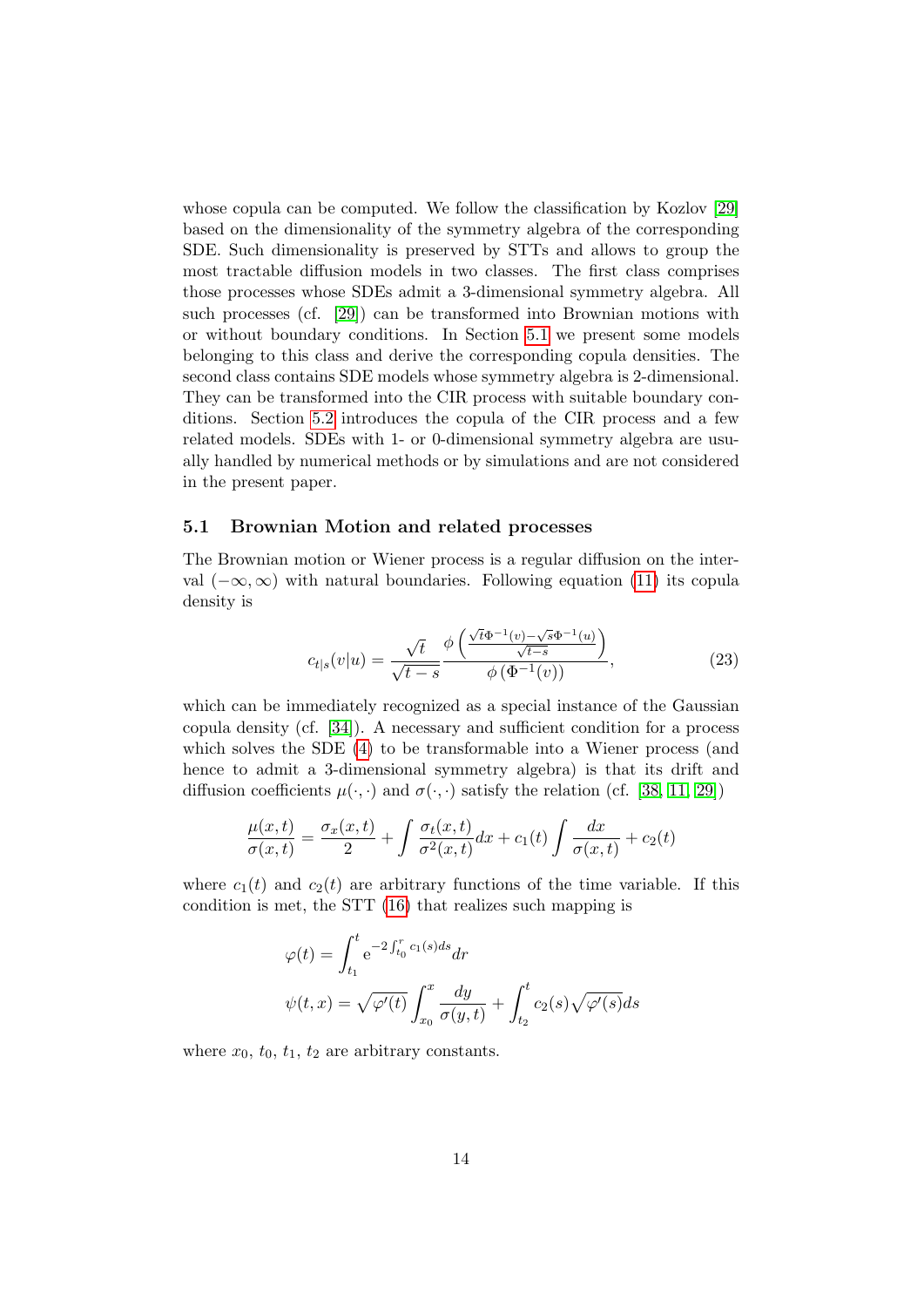### 5.1.1 Brownian motion with drift and geometric Brownian motion

Brownian motion with drift  $W_t = \mu t + \sigma B_t$  and Geometric Brownian motion  $Y_t = e^{W_t} = e^{\mu t + \sigma B_t}$  both result from purely spatial monotone transformations of a Brownian motion  $B_t$ . Hence, they both share the same Gaussian copula density as the Brownian motion. Importantly, this implies that the copula density does not depend on the drift and diffusion parameters  $\mu$  and σ.

Let us mention that while the transformation that maps  $B_t$  into  $W_t$ preserves the diffusion interval, the diffusion interval of  $Y_t$  becomes  $(0, \infty)$ . Still, the nature of the boundaries according to Feller's classification remains unchanged (both boundaries are natural) since the transformation is monotone.

### 5.1.2 Ornstein-Uhlenbeck

The Ornstein-Uhlenbeck process  $X_t$  solves the SDE

<span id="page-14-1"></span>
$$
dX_t = (-\alpha X_t + \beta) dt + \sigma dB_t, \qquad (24)
$$

where  $B_t$  is a standard Brownian motion and  $\alpha, \beta \in \mathbb{R}$ . The diffusion interval is  $(-\infty, \infty)$  and both boundaries are natural. The process has a Gaussian transition pdf and also admits a Gaussian stationary distribution with mean  $\frac{\beta}{\alpha}$  and variance  $\frac{\sigma^2}{2\alpha}$  $\frac{\sigma^2}{2\alpha}$  if  $\alpha > 0$ . The coefficients of the copula process associated to  $X_t$  can be derived from Eq. [\(15\)](#page-9-1). Equivalently, since a monotone STT [\(16\)](#page-9-2) with  $\varphi(t) = \frac{e^{2\alpha t}-1}{2\alpha}$  $\frac{\alpha t - 1}{2\alpha}, \psi(t, x) = \frac{e^{\alpha t}}{\sigma}$  $\frac{e^{\alpha t}}{\sigma}\left(x-\frac{\beta}{\alpha}\right)$  $\frac{\beta}{\alpha}$  maps  $X_t$ into a Brownian motion, the copula density is easily derived from Theorem [4.1.](#page-10-0) According to [\(18\)](#page-10-2) it reads

<span id="page-14-2"></span>
$$
c_{t|s}^{OU}(v|u) = \frac{\sqrt{e^{-2\alpha t} - 1}}{\sqrt{e^{-2\alpha t} - e^{-2\alpha s}}} \frac{\phi\left(\frac{\sqrt{e^{-2\alpha t} - 1} \Phi^{-1}(v) - \sqrt{e^{-2\alpha s} - 1} \Phi^{-1}(u)}{\sqrt{e^{-2\alpha t} - e^{-2\alpha s}}}\right)}{\phi\left(\Phi^{-1}(v)\right)}.
$$
 (25)

The same expression can also can be derived by directly plugging the transition pdf and the quantile function into equation [\(11\)](#page-6-1).

<span id="page-14-0"></span>Remark 5.1. If we determine the copula applying Theorem [4.2](#page-10-1) instead of equation [\(11\)](#page-6-1) we immediately note that the copula density does not depend on the parameters  $\beta$  and  $\sigma$  and that it depends on  $\alpha$  only through the time transformation. The role of the parameter  $\alpha$  can be interpreted as follows: for any given time t, the Gaussian copula  $C_{0,t}(u, v)$  of the Ornstein Uhlenbeck process is close to the independent copula when  $\alpha$  is very large and close to the copula of perfect positive dependence (also called the upper Fréchet bound) when  $\alpha$  is small. Parameter  $\alpha$  encodes how short is the time range of the dependence, or the "memory" of the process.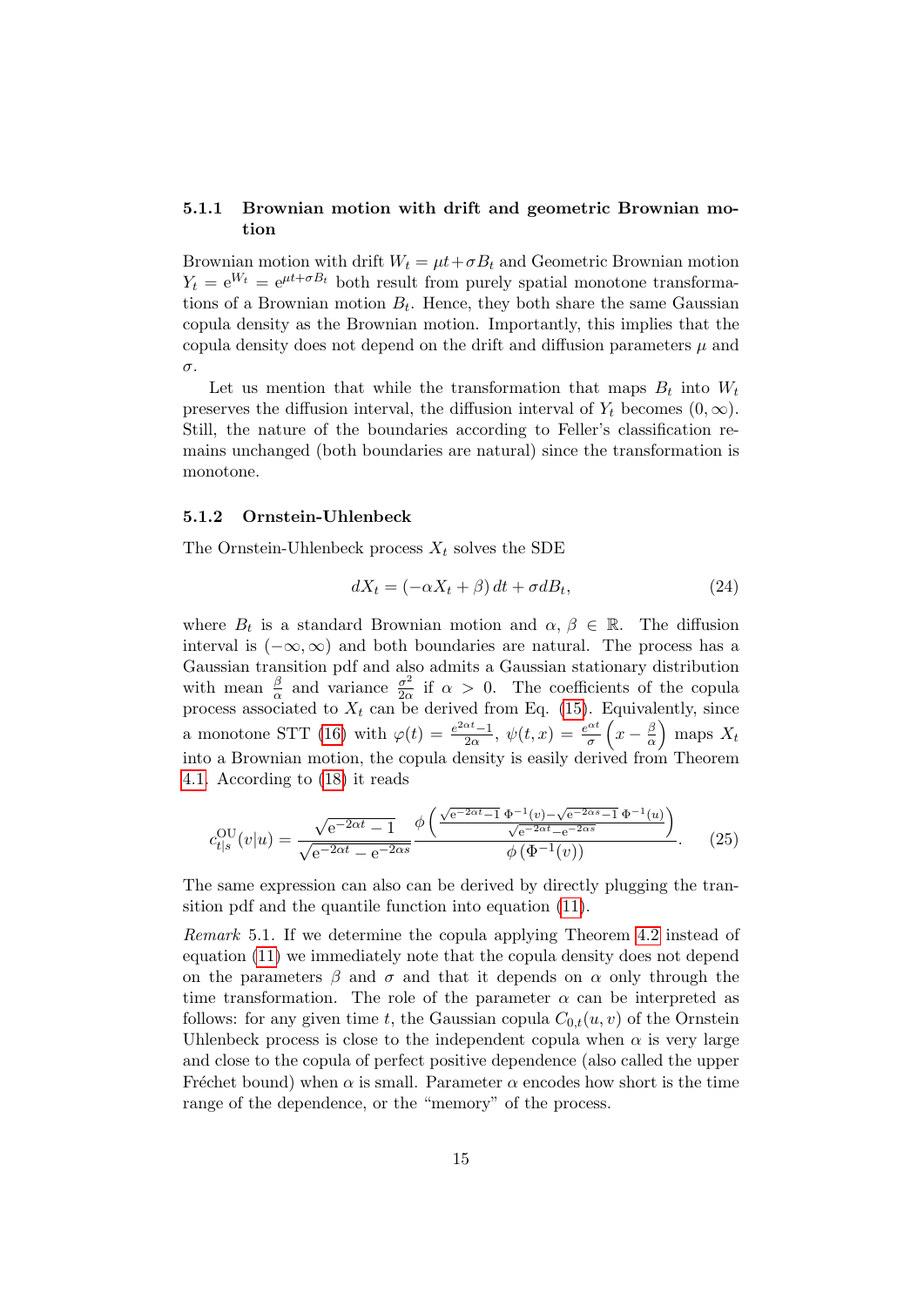#### 5.1.3 Reflected Brownian motion

Applying the purely spatial transformation  $R_t = |B_t|$  to a Brownian motion one gets the so-called reflected Brownian motion. The transformation maps both boundaries of the Brownian motion to  $+\infty$ , which remains a natural boundary. A lower regular boundary appears at 0. The transition pdf solves the heat equation with a reflecting boundary condition in 0. Since the transformation is piecewise monotone, we can apply Theorem [4.2](#page-10-1) to get the copula density

<span id="page-15-2"></span>
$$
c_{s,t}^{\text{RB}}(u,v) = \frac{\sqrt{t}}{2\sqrt{t-s}} \left[ \frac{\phi\left(\frac{\sqrt{t}\Phi^{-1}(v) - \sqrt{s}\Phi^{-1}(u)}{\sqrt{t-s}}\right)}{\phi\left(\Phi^{-1}(v)\right)} + \frac{\phi\left(\frac{\sqrt{t}\Phi^{-1}(v) + \sqrt{s}\Phi^{-1}(u)}{\sqrt{t-s}}\right)}{\phi\left(\Phi^{-1}(v)\right)} \right],
$$
\n(26)

which is a mixture of Gaussian copulae.

#### <span id="page-15-3"></span>5.1.4 A special case of the CIR process

The process with SDE

<span id="page-15-1"></span>
$$
dX_t = (-\alpha X_t + \frac{\sigma^2}{4})dt + \sigma\sqrt{X_t} dB_t
$$
\n(27)

represents a special instance of the more general CIR process discussed in Section [5.2](#page-15-0) below. The diffusion interval of  $X_t$  is  $(0, +\infty)$ , where 0 and  $+\infty$ are a regular and a natural boundary, respectively (cf. [\[16\]](#page-22-10)). In such a case the non-monotone STT [\(16\)](#page-9-2) given by  $\varphi(t) = \frac{\log(\alpha t + 1)}{\alpha}$  and  $\psi(t, x) = \frac{\sigma^2 x^2}{4(\alpha t + 1)}$  $4(\alpha t+1)$ maps a Brownian motion  $B_t$  into the solution  $X_t$  of [\(27\)](#page-15-1). The process can be equivalently obtained by applying the same transformation to a reflected Brownian motion  $R_t = |B_t|$  on the restricted domain  $(0, \infty)$ , where the transformation becomes monotone. Using the latter approach, we obtain the copula density of  $X_t$  by a time transformation of the copula density of the reflected Brownian motion [\(26\)](#page-15-2)

$$
c^{\text{CIR special}}_{\varphi(s),\varphi(t)}(u,v) = c^{\text{RB}}_{s,t}(u,v),
$$

which is once again a mixture of Gaussian copulae.

#### <span id="page-15-0"></span>5.2 The CIR model and related processes

The CIR process is the solution  $\{X_t\}_{t\geq t_0}$  of the SDE

<span id="page-15-4"></span>
$$
dX_t = (-\alpha X_t + \beta)dt + \sigma \sqrt{X_t} dB_t
$$
\n(28)

on  $I = (0, \infty)$  with  $\beta > 0$  and  $B_t$  a standard Brownian motion. Let us denote by  $x_0$  the initial condition at  $t = 0$ . In the literature the CIR model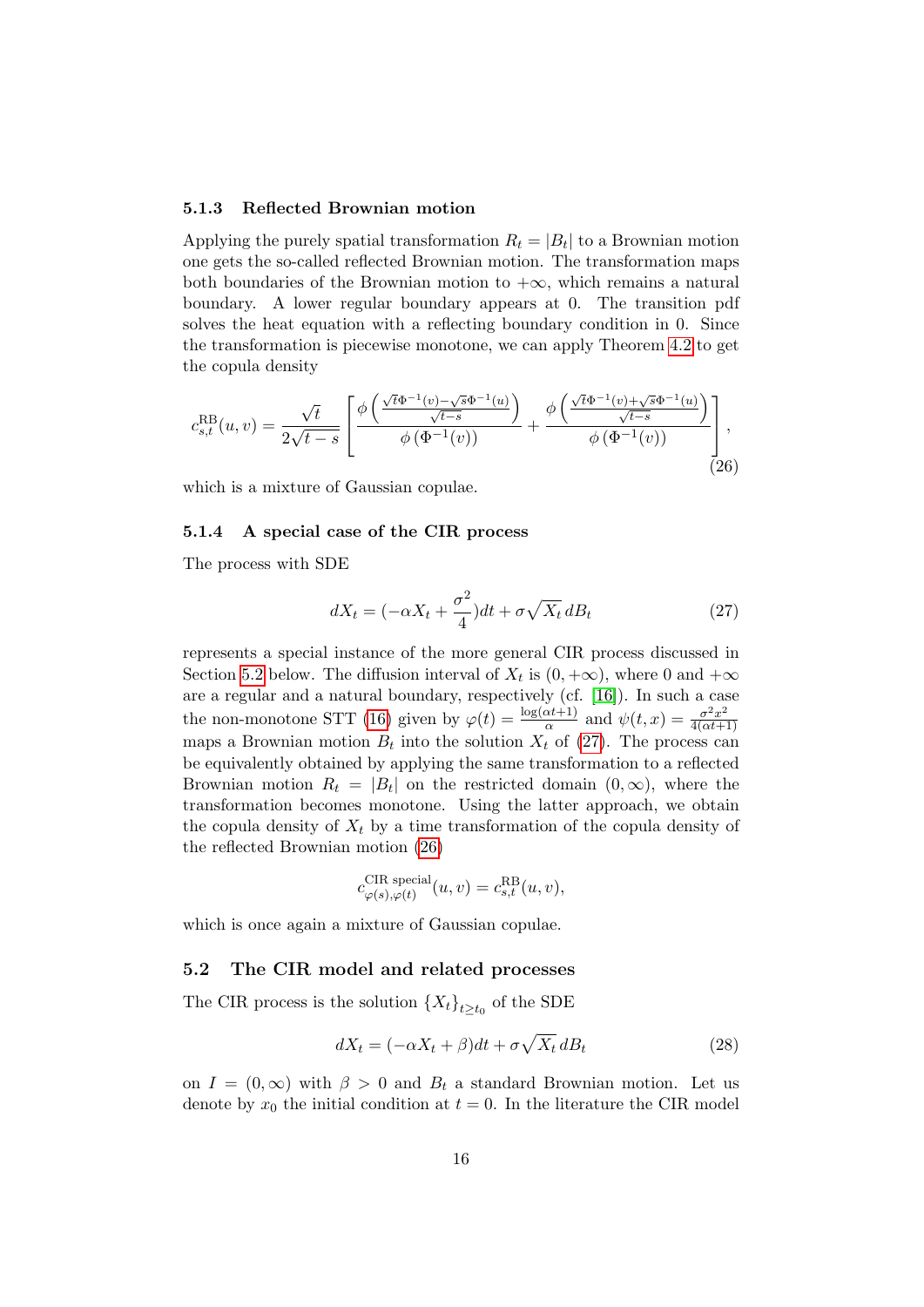is also named Feller process or linear drift, linear variance process. If  $\alpha > 0$ , the process admits a stationary gamma distribution. The lower boundary in 0 is a singular point whose nature has been studied in [\[16\]](#page-22-10). If  $\beta \geq \frac{\sigma^2}{2}$ the process never reaches zero (entrance boundary), while if  $0 < \beta < \frac{\sigma^2}{2}$ 2 the process can reach zero and in order to solve the Kolmogorov equations a boundary condition needs to be imposed (we choose reflection). In both cases (cf. [\[13,](#page-22-11) [18\]](#page-22-12)) the transition pdf reads

<span id="page-16-1"></span>
$$
f_{t|s}^{\text{CIR}}(x_2|x_1) = c_{t-s} f_{\chi^2} \left( c_{t-s} x_2; \, \frac{4\beta}{\sigma^2}, \, c_{t-s} \, e^{-\alpha(t-s)} x_1 \right),\tag{29}
$$

.

where  $c_r := \frac{4\alpha}{\sigma^2(1-e^{-\alpha(r)})}$  and  $f_{\chi^2}(t)$  is the non central chi-square density (cf. [\[26\]](#page-23-11))

$$
f_{\chi^2}\left(z;\nu,\lambda\right):=\frac{1}{2}e^{-(z+\lambda)/2}\left(\frac{z}{\lambda}\right)^{\frac{\nu-2}{4}}I_{\frac{\nu-2}{2}}\left(\sqrt{\lambda z}\right).
$$

Here  $I_a(\cdot)$  is the modified Bessel function of the first kind, defined by

$$
I_a(z) := \sum_{m=0}^{\infty} \frac{1}{m! \Gamma(m+a+1)} \left(\frac{z}{2}\right)^{2m+a}
$$

Stable numerical algorithms that avoid direct evaluation of the Bessel function are available to evaluate the pdf [\(29\)](#page-16-1). The corresponding distribution function  $F_{t_2|t_1}^{\text{CIR}}(x_2|x_1)$  and its quantiles are also easily computable. A readyto-use implementation is available in R, cf. [\[37\]](#page-23-12). A direct substitution into equation  $(11)$  provides a computable formula for the copula density of the CIR process:

$$
c_{s,t}^{\text{Fe}}(u,v) = \frac{c_{t-s}f_{\chi^2} \left(\frac{c_{t-s}}{c_t} F_{\chi^2}^{-1}(v;\gamma,0); \ \gamma, \ \frac{c_{t-s}}{c_s} e^{-\alpha(t-s)} F_{\chi^2}^{-1}(u;\gamma,0)\right)}{c_t f_{\chi^2} \left(F_{\chi^2}^{-1}(v;\gamma,0); \ \gamma, \ c_t e^{-\alpha t} x_0\right)}, \tag{30}
$$

where  $\gamma := \frac{4\beta}{\sigma^2}$ ,  $c_r := \frac{2\alpha}{\sigma^2(1-e^{-\alpha r})}$ , and  $x_0$  is the initial condition at  $t = 0$ . However, as we prove in Remarks [5.2](#page-16-0) and [5.3](#page-17-0) below, such a method of calculation would hide much information about the effective dependence of the copula density on the parameters of the process.

<span id="page-16-0"></span>Remark 5.2. Despite the dependence of the transition pdf  $f_{t_2|t_1}(x_2|x_1)$ , the marginal distribution  $F_t(x)$  and of the quantile function  $F_t^{-1}(p)$  of the CIR process on the three parameters  $\alpha$ ,  $\beta$ , and  $\sigma$ , the copula density effectively depends on two of them only, namely  $\alpha$  and  $\gamma = \frac{4\beta}{\sigma^2}$ . A rigorous proof of the previous statement will be given in Remark [5.3.](#page-17-0) An interpretation of the role of the two parameters is given as follows. Parameter  $\alpha$  retains the same role it has in the Ornstein-Uhlenbeck process, i.e. it is related with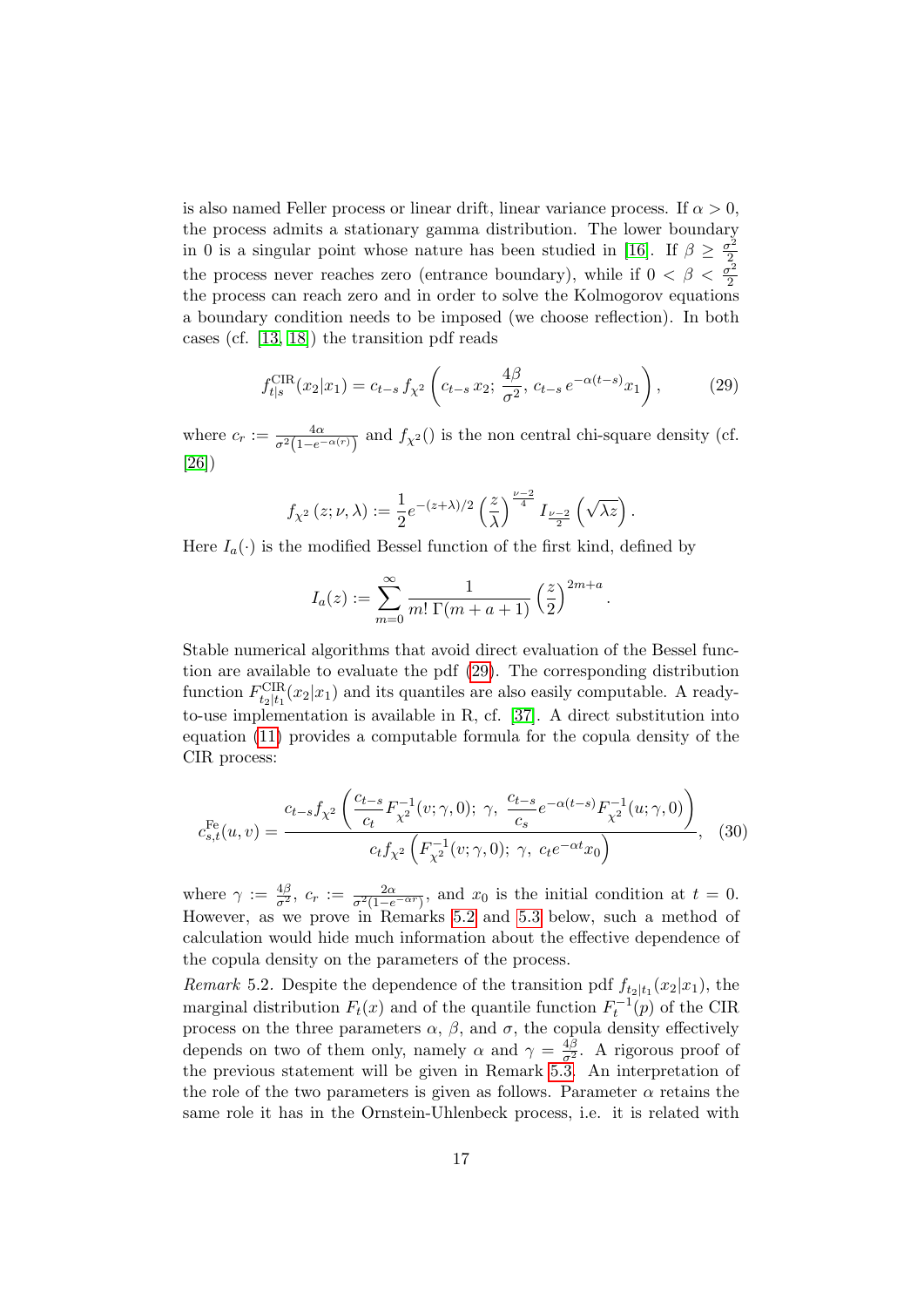the range of the dependence of the process (the larger  $\alpha$ , the shorter the memory). Parameter  $\gamma = \frac{4\beta}{\sigma^2}$  measures the ratio between the drift and the noise. If  $\gamma \leq 2$  the noise is strong enough to drive the process to 0, which is a reflecting barrier in our setting. If  $\gamma = 1$ , in particular, then the process can be obtained from a reflected Brownian motion by a monotone STT (see Section [5.1.4\)](#page-15-3) and hence its copula is a mixture of Gaussian copulae. On the other hand, if  $\gamma < 2$  the drift prevails and the process does not reach the lower barrier.

### 5.2.1 Rayleigh Process

Any diffusion process [\(4\)](#page-4-3) can be transformed into one with a constant unit diffusion coefficient through the STT

$$
\psi(t,x) = \int \frac{dx}{\sigma(x)}.
$$

Such STT for the CIR process  $X_t$  of equation [\(28\)](#page-15-4) becomes

<span id="page-17-1"></span>
$$
Y_t = \frac{2\sqrt{X_t}}{\sigma} \tag{31}
$$

and one gets the Rayleigh process  $Y_t$ . Note that  $\sigma$  in [\(31\)](#page-17-1) is not any more the diffusion coefficient of a general diffusion as in the previous formula, but a parameter of equation [\(28\)](#page-15-4). The transformation is monotone and keeps the boundary points 0 and  $+\infty$  and their nature. The diffusion process  $Y_t$ solves the SDE

<span id="page-17-2"></span>
$$
dY_t = \left(\frac{a}{Y_t} + bY_t\right) dt + dB_t \tag{32}
$$

with  $a = \frac{4\beta}{2\sigma^2} - \frac{1}{2}$  $\frac{1}{2}, b = -\frac{\alpha}{2}$  $\frac{\alpha}{2}$ , and  $B_t$  a standard Brownian motion. The copula density of  $Y_t$  is therefore identical to that of a CIR process.

<span id="page-17-0"></span>Remark 5.3. It is now easy to prove the statement in Remark [5.2](#page-16-0) that the copula of the CIR process depends only on the two parameters  $\alpha$  and  $\gamma$ . It immediately follows by the fact that it has to be the same copula as that of the Rayleigh process obtained by transformation [\(31\)](#page-17-1), whose two parameters a and b are indeed one to one functions of the original parameters  $\alpha$  and  $\gamma$ .

#### 5.2.2 Bessel Process

Bessel processes of dimension  $\delta + 1$  are diffusions whose paths solve

$$
dZ_t = \frac{\delta}{Z_t}dt + dB_t.
$$

with  $\delta > 0$  and  $B_t$  a standard Brownian motion. When  $\delta$  is a non-negative integer,  $Z_t$  has the same law as the euclidean norm of a  $(\delta + 1)$ -dimensional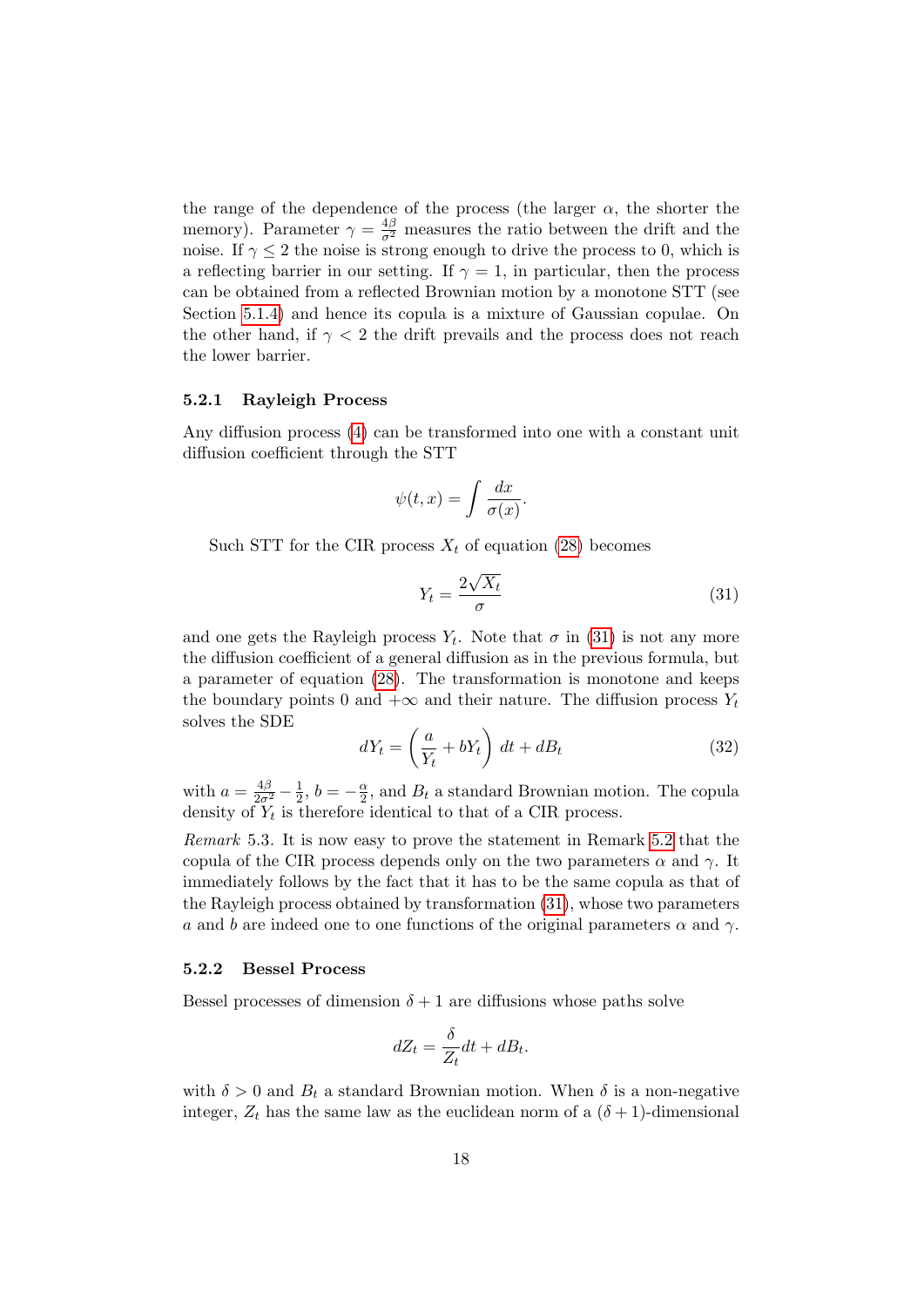Brownian motion. The monotone transformations [\(16\)](#page-9-2)

<span id="page-18-0"></span>
$$
\varphi(t) = \frac{1 - e^{-2bt}}{2b}
$$
  $\psi(t, x) = xe^{-bt}$  (33)

map a Rayleigh diffusion [\(32\)](#page-17-2) into a Bessel process with parameter  $\delta = a$ . The diffusion interval remains  $(0, \infty)$  and the nature of the boundaries is preserved. Using [\(31\)](#page-17-1) and [\(33\)](#page-18-0) we directly map a CIR process into a Bessel process with  $\delta = \frac{\frac{4\beta}{\sigma^2} - 1}{2}$ , and hence the two copulae only differ for the time change

$$
c_{s,t}^{\text{CIR}}(u,v) = c_{\varphi(s),\varphi(t)}^{\text{BES}}(u,v),
$$

where the function  $\varphi(\cdot)$  is given in equation [\(33\)](#page-18-0).

#### 5.3 Comparison of different copula densities

In Section [5.1](#page-13-0) and [5.2](#page-15-0) we have introduced different copulae of diffusion processes. Apart from time changes, these copulae can be classified into three groups: Gaussian copulae (Brownian motion with or without drift, geometric brownian motion and Orstein-Uhlenbeck process), mixtures of Gaussian copulae (Reflected Brownian motion and the special case of the CIR process) and CIR-related copulae (CIR process in the general case, Rayleigh and Bessel processes). In Figure [1,](#page-19-0) we present a visual comparison of the three copula densities.

The underlying Ornstein-Uhlenbeck and CIR processes (also in the case when the CIR is a time-changed Brownian motion) are scaled to a common time scale through a suitable choice of the parameters of their SDEs [\(24\)](#page-14-1), [\(27\)](#page-15-1), and [\(28\)](#page-15-4). The scale of the dependence is established by the magnitude of the mean reverting parameter  $\alpha$ , which is kept fixed at  $\alpha = 0.1$ . Other parameters common to all processes are  $s = 30$  (stationary regimes),  $t = 30.5, x_0 = 10$ . The Gaussian copula density [\(25\)](#page-14-2) is plotted in the upper left corner. It is symmetric in the arguments and more concentrated around the diagonal. Two spikes are visible at  $(0,0)$  and  $(1,1)$ . The CIR copula is plotted at three different values of the parameter  $\gamma$  in the other panels of the Figure. For very large  $\gamma$ , the noise is very small with respect to the drift, and the CIR copula closely resembles the Gaussian one. In this regime the probability that the process approaches values close to 0 is so small that the effect of the barrier at 0 is negligible. In particular, the upper right corner of the Figure shows the CIR copula density corresponding to  $\gamma = 625$ . The smaller is  $\gamma$ , the larger is the noise compared to the drift. For  $\gamma = 6.35$  the copula becomes asymmetric, with a peak at  $(1, 1)$  and a flat region around  $(0, 0)$ . Flat regions in the copula density correspond to regions of independence (note that the independent copula  $C(u, v) = uv$ has a flat density  $c(u, v) = 1$ , cf. [\[34\]](#page-23-4)). In such regions the noise is strong enough compared to the drift to spread consecutive observations quickly,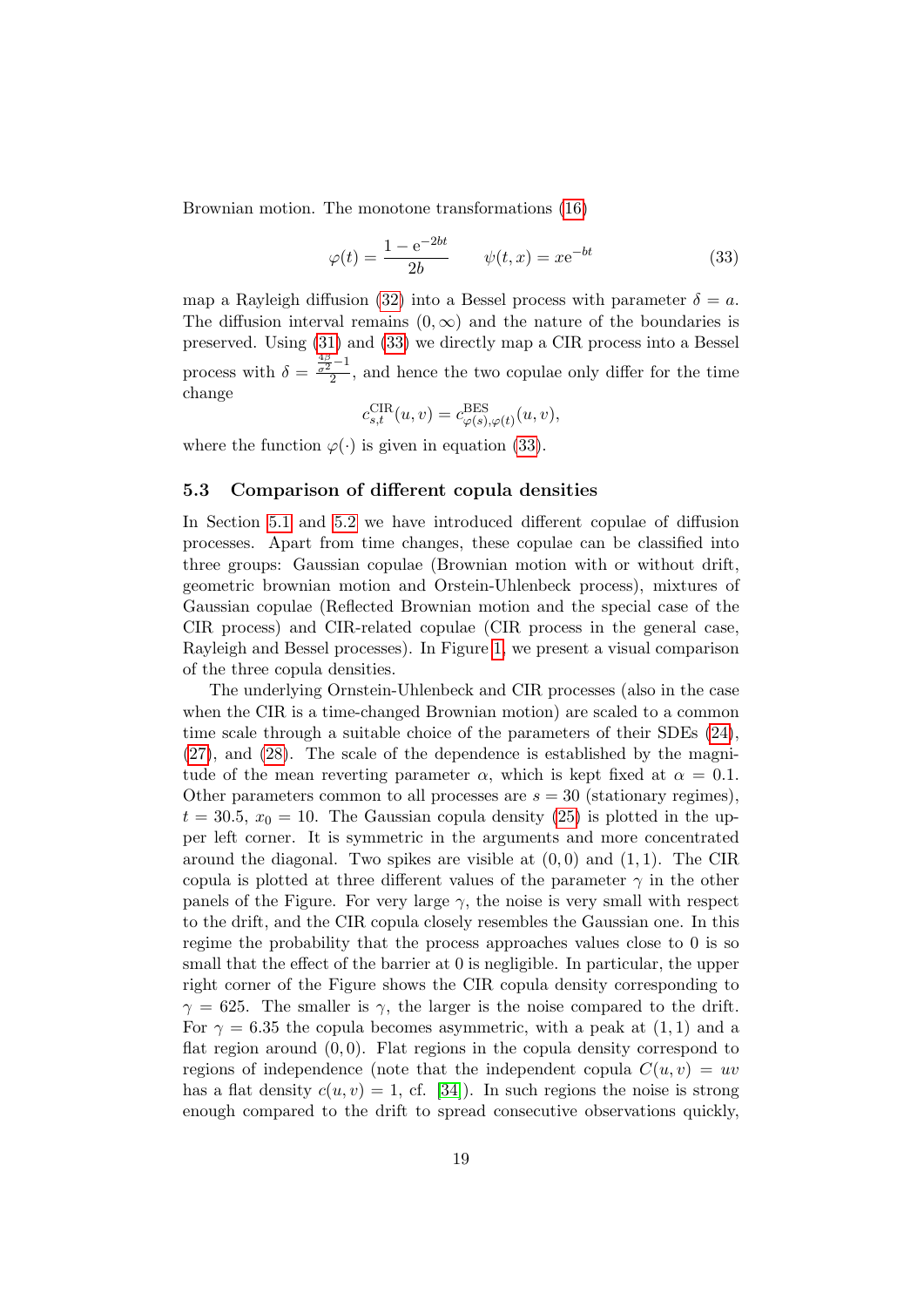

<span id="page-19-0"></span>Figure 1: Comparison of copula densities.

so that they appear almost independent. Indeed the stronger the noise is, the weaker is the dependence between small observations. Conversely, because the drift of the CIR process grows linearly with the value taken by the process while the noise grows only sublinearly, the dependence among large values remains strong. Therefore, large values of the process are more persistent than small values, especially in the presence of a strong noise. The lower panels of the figure show the copula density for  $\gamma = 6.25$  and  $\gamma = 1$ . The latter corresponds to the case when the CIR process is a time-changed reflected Brownian motion. As apparent from the analysis of Figure [1,](#page-19-0) the three copula densities that we analyzed have different shapes which mark different properties of the associated dependence structures. The information a copula density conveys should be taken into account when modelling natural phenomena via diffusion processes.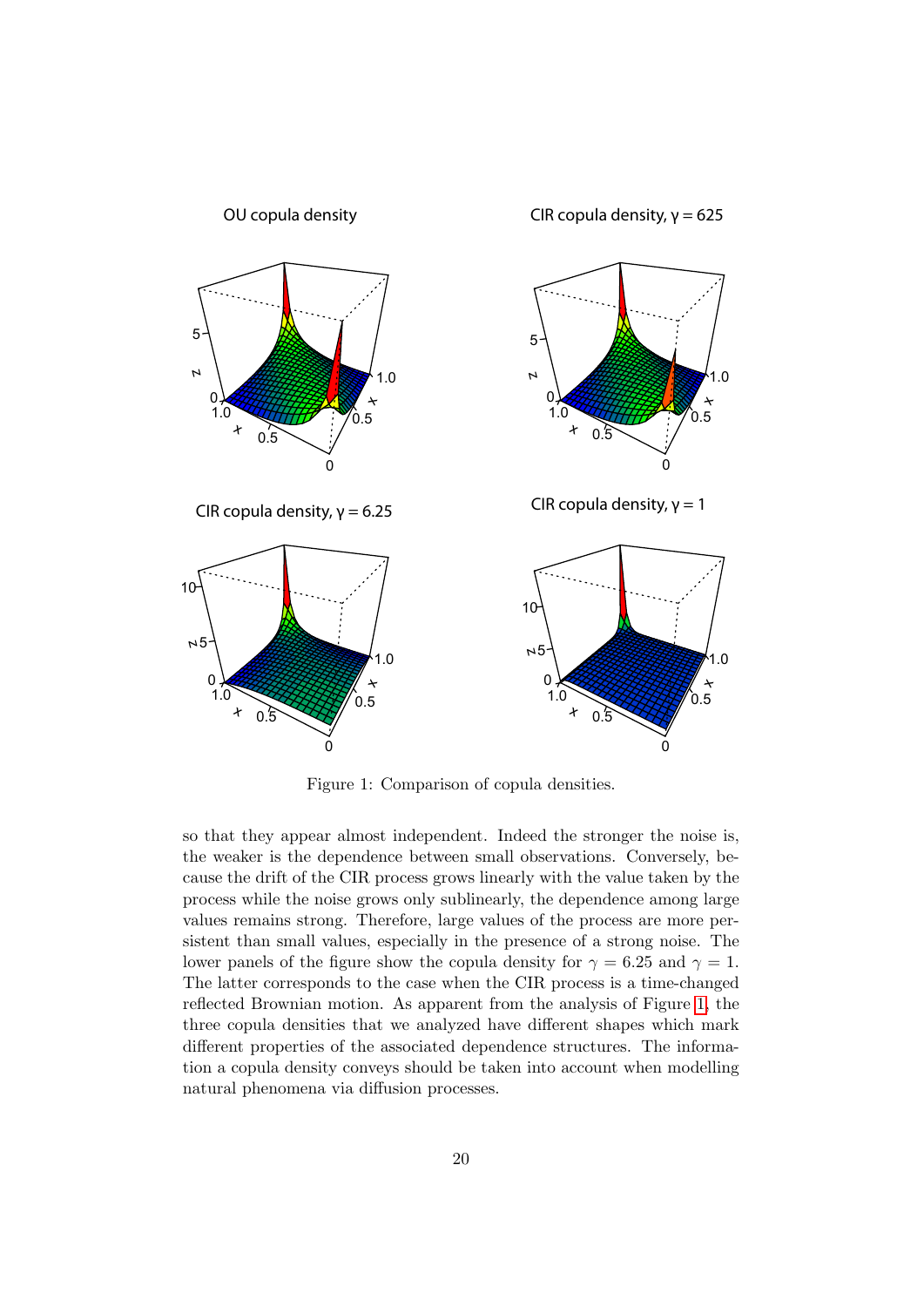### 5.4 Application to neuronal modeling

Ornstein-Uhlenbeck and CIR processes find extensive applications in neuroscience (cf. [\[39,](#page-24-4) [43\]](#page-24-5)), where they are used to model the temporal evolution of neuronal membrane potentials. Neural cells in the cortex communicate via fast discharges of electrical impulses called action potentials, or "spikes". Spikes arriving to a cell from input ("pre-synaptic") neurons change the electrical membrane potential of the receiving cell by altering the difference between extra- and intra-cellular concentration of ions. In the integrate-andfire model whenever the membrane potential hits a critical upper threshold -called firing threshold- a spike is generated and sent to receiving ("postsynaptic") cells. Immediately after spike generation, the membrane potential is reset to a lower reset value. If a cell receives weak inputs from a large number of cells the sub-threshold evolution of its membrane potential until spike generation can be effectively modeled via continuous diffusions such as the Ornstein-Uhlenbeck and CIR (usually named Feller in the field) processes. If so, the spike times of the cell are first-passage times through the firing threshold.

A comparison of the Ornstein-Uhlenbeck and Feller models based on the distribution of the interspike intervals has been carried out in [\[31\]](#page-23-13). The lower-bounded Feller model is often considered more realistic because compatible with the fact that neuronal membrane potentials cannot become arbitrarily negative. Such a consideration however only supports the marginal distribution of the Feller process compared to the Ornstein-Uhlenbeck one, and does not relate to the serial dependencies imposed by the two processes. The two processes are known to share the same autocovariance structure, which indeed only depends on the drift of the SDE. Realistic ranges for the parameters of the two diffusion process can be obtained by statistical estimation from experimental data of intracellular recordings, as done in [\[4,](#page-21-7) [6,](#page-21-8) [5\]](#page-21-9) and by theoretical reasoning (cf. [\[31\]](#page-23-13)). In the case of the Ornstein-Uhlenbeck model [\(24\)](#page-14-1) the only parameter relevant to the copula is  $\alpha$ , which following the references above we take to be 0.1 (see Figure [1,](#page-19-0) upper-left). In the case of the CIR process we also set  $\alpha = 0.1$ , while realistic values for  $\gamma$  range from 20 to 2500 ( $\gamma = 625$  in Figure [1,](#page-19-0) upper-right). As shown in Figure [1,](#page-19-0) in this parameter region the two copula densities are very similar. In light of these preliminary results, we suggest a new diffusion model for the temporal evolution of neuronal membrane potentials by combining the simpler copula of an Ornstein-Uhlenbeck process with the more realistic non central chi-square marginals of the CIR process.

### Acknowledgements

We acknowledge financial support from the AMALFI project (Advanced Methodologies for the Analysis and management of the Future Internet,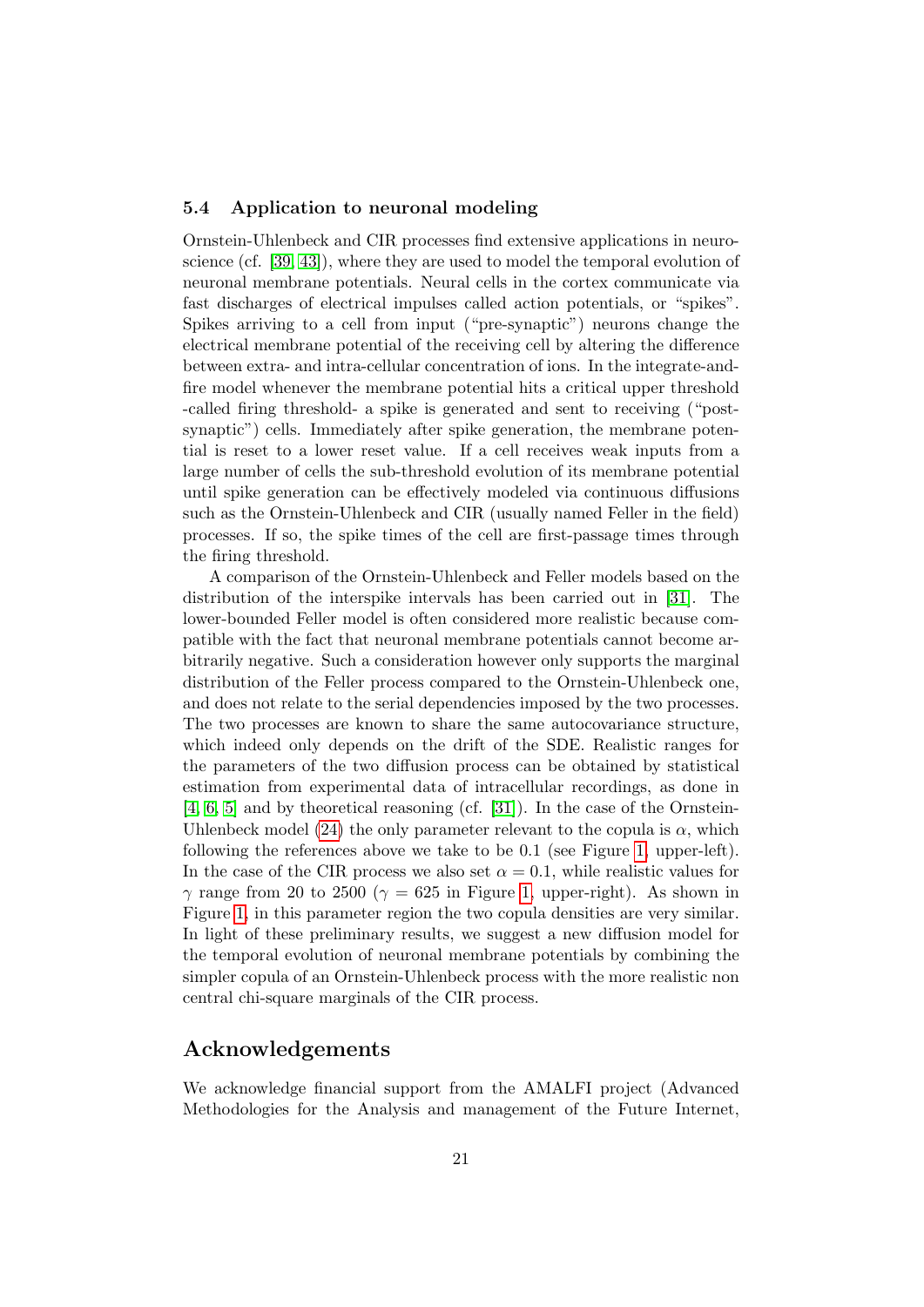Compagnia di San Paolo and University of Torino), from the local research grant 2015 "Stochastic modelling beyond diffusions" of the University of Torino and from Indam-Gncs.

# References

- <span id="page-21-4"></span>[1] Ahmadi, J., Di Crescenzo, A. and Longobardi, M. On dynamic mutual information for bivariate lifetimes. Journal of Applied Probability. to appear,  $arXiv:1411.6257$ .
- <span id="page-21-5"></span>[2] BENEDETTO, E. AND SACERDOTE, L. (2013). On dependency properties of the isis generated by a two-compartmental neuronal model. Biological Cybernetics 107, 95–106.
- <span id="page-21-6"></span>[3] Berkes, P., Wood, F. and Pillow, J. W. (2009). Characterizing neural dependencies with copula models. In Advances in Neural Information Processing Systems 21. ed. D. Koller, D. Schuurmans, Y. Bengio, and L. Bottou. Curran Associates, Inc. pp. 129–136.
- <span id="page-21-7"></span>[4] BIBBONA, E. AND DITLEVSEN, S. (2013). Estimation in discretely observed diffusions killed at a threshold. Scand. J. Stat. 40, 274–293.
- <span id="page-21-9"></span>[5] Bibbona, E., Lansky, P., Sacerdote, L. and Sirovich, R. (2008). Errors in estimation of the input signal for integrate-and-fire neuronal models. Phys. Rev. E 78, Art. No. 031916.
- <span id="page-21-8"></span>[6] Bibbona, E., Lansky, P. and Sirovich, R. (2010). Estimating input parameters from intracellular recordings in the Feller neuronal model. Phys. Rev. E 81, Art. No. 031916.
- <span id="page-21-2"></span>[7] Bibby, B. M., Skovgaard, I. M. and Sørensen, M. (2005). Diffusion-type models with given marginal distribution and autocorrelation function. Bernoulli 11, 191–220.
- <span id="page-21-3"></span>[8] Bibby, B. M. and Sørensen, M. (2003). Chapter 6 - hyperbolic processes in finance. In Handbook of Heavy Tailed Distributions in Finance. ed. S. T. Rachev. vol. 1 of Handbooks in Finance. North-Holland, Amsterdam pp.  $211 - 248$ .
- <span id="page-21-1"></span>[9] Bluman, G. W. (1980). On the transformation of diffusion processes into the Wiener process. SIAM J. Appl. Math. 39, 238–247.
- <span id="page-21-0"></span>[10] Capocelli, R. M. and Ricciardi, L. M. (1976). On the transformation of diffusion processes into the Feller process. Math. Biosci. 29, 219–234.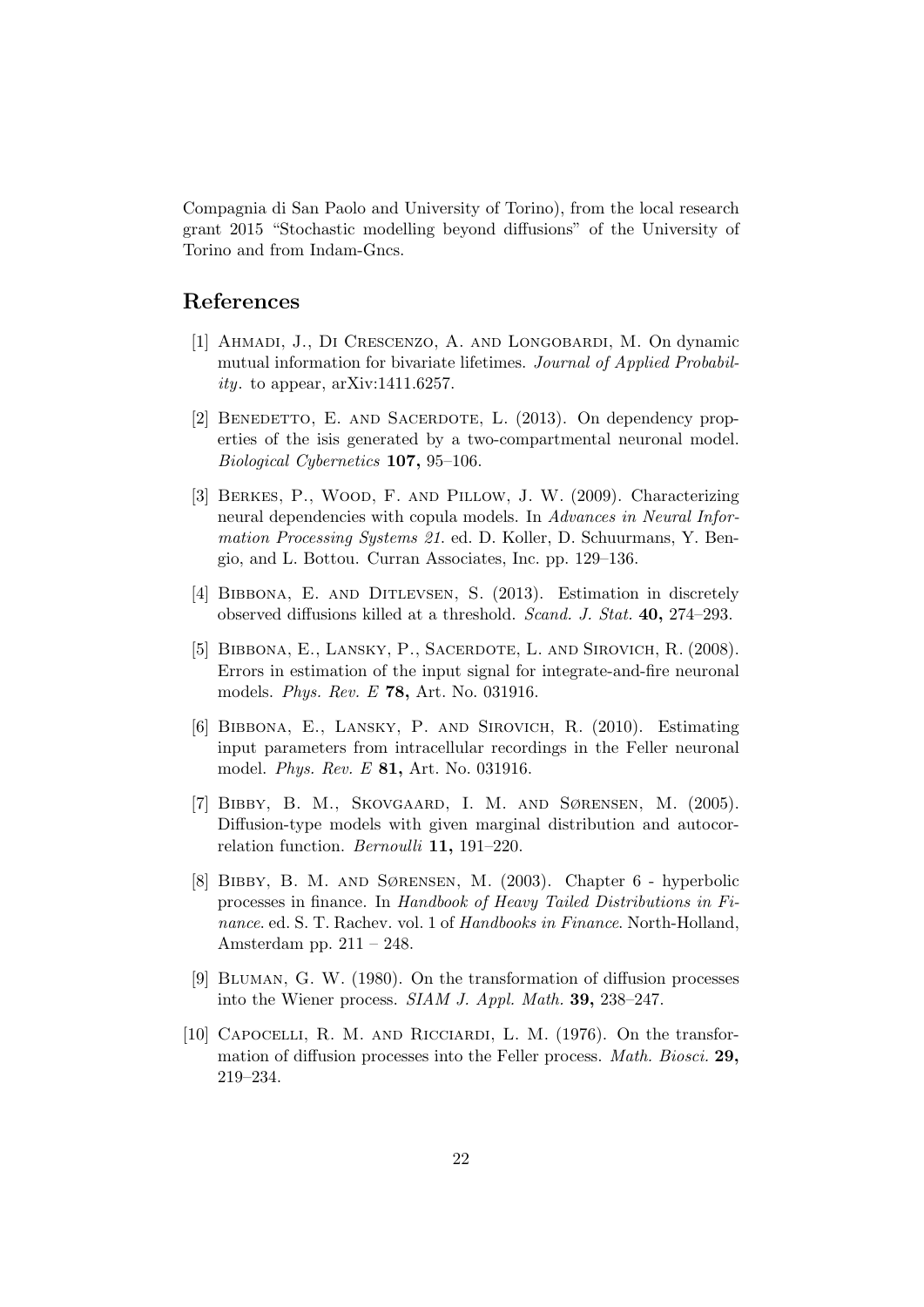- <span id="page-22-0"></span>[11] Cherkasov, I. D. (1957). On the transformation of the diffusion process to a wiener process. Theory of Probability  $\mathcal C$  Its Applications 2, 373–377.
- <span id="page-22-3"></span>[12] Cherubini, U., Luciano, E. and Vecchiato, W. (2004). Copula methods in finance. Wiley Finance Series. John Wiley & Sons, Ltd., Chichester.
- <span id="page-22-11"></span>[13] Cox, J. C., INGERSOLL, JR., J. E. AND ROSS, S. A. (1985). A theory of the term structure of interest rates. Econometrica 53, 385–407.
- <span id="page-22-8"></span>[14] Darsow, W. F., Nguyen, B. and Olsen, E. T. (1992). Copulas and Markov processes. Illinois J. Math. 36, 600–642.
- <span id="page-22-4"></span>[15] EMBRECHTS, P. (2009). Copulas: A Personal View. J. Risk  $\mathcal{B}$  Ins. 76, 639–650.
- <span id="page-22-10"></span>[16] Feller, W. (1951). Two singular diffusion problems. Ann. of Math. (2) 54, 173–182.
- <span id="page-22-1"></span>[17] Forman, J. L. and Sørensen, M. (2014). A transformation approach to modelling multi-modal diffusions. J. Statist. Plann. Inference 146, 56–69.
- <span id="page-22-12"></span>[18] Giorno, V., Nobile, A. G., Ricciardi, L. M. and Sacerdote, L. (1986). Some remarks on the Rayleigh process. J. Appl. Probab. 23, 398–408.
- <span id="page-22-7"></span>[19] Giraudo, M. T., Sacerdote, L. and Sirovich, R. (2013). Nonparametric estimation of mutual information through the entropy of the linkage. *Entropy* **15**, 5154–5177.
- <span id="page-22-5"></span>[20] HU, M., CLARK, K. L., GONG, X., NOUDOOST, B., LI, M., MOORE, T. and Liang, H. (2015). Copula regression analysis of simultaneously recorded frontal eye field and inferotemporal spiking activity during object-based working memory. Journal of Neuroscience 35, 8745–8757.
- <span id="page-22-9"></span>[21] Ikeda, N. and Watanabe, S. (1989). Stochastic differential equations and diffusion processes second ed. vol. 24 of North-Holland Mathematical Library. North-Holland Publishing Co., Amsterdam; Kodansha, Ltd., Tokyo.
- <span id="page-22-2"></span>[22] Jaworski, P., Durante, F., Hardle, W. K. and Rychlik, T. (2010). Copula theory and its applications. Springer.
- <span id="page-22-6"></span>[23] JENISON, R. L. (2010). The copula approach to characterizing dependence structure in neural populations. Chinese Journal of Physiology 53, 373–381.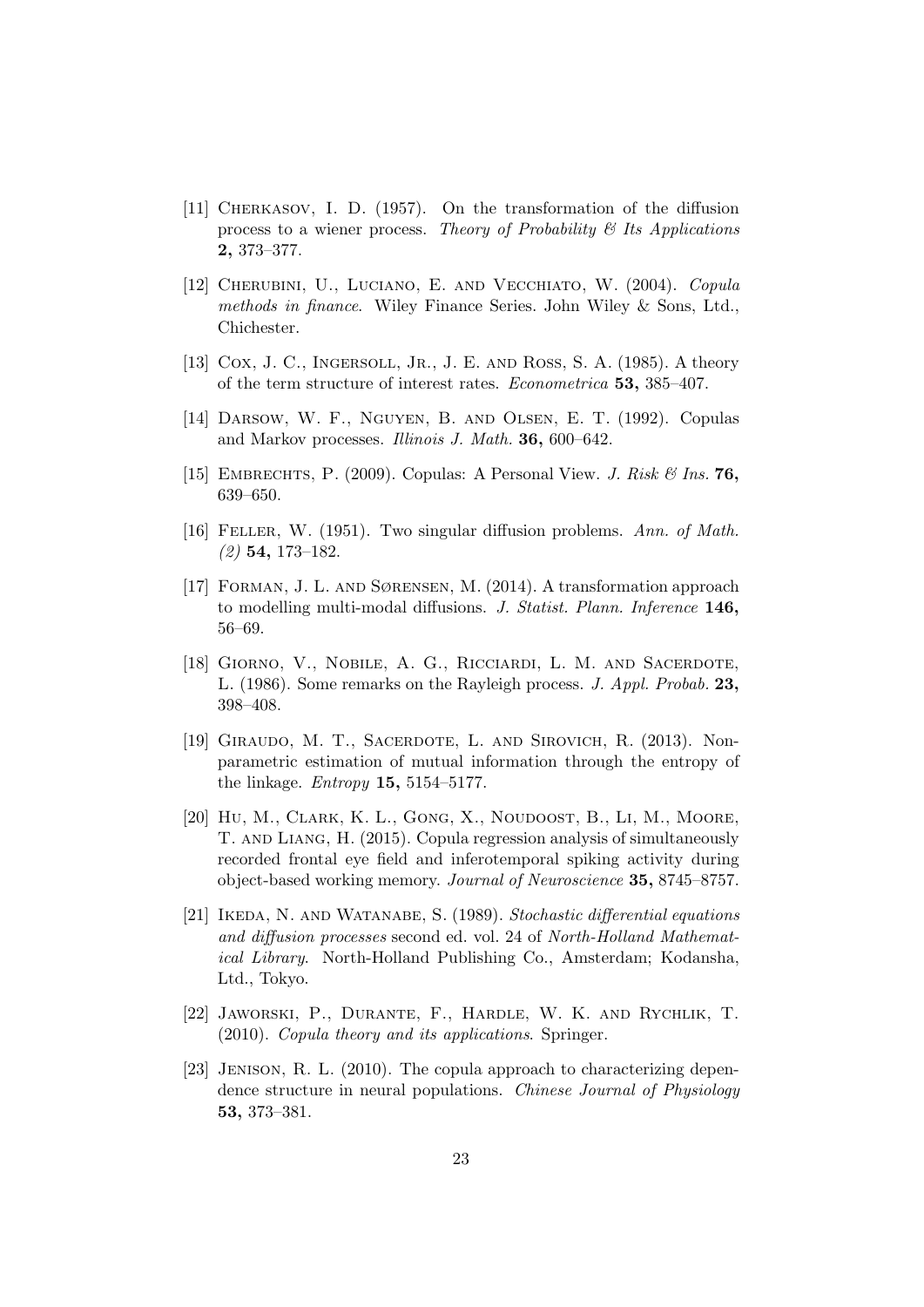- <span id="page-23-2"></span>[24] Jensen, J. L. and Pedersen, J. (1999). Ornstein-Uhlenbeck type processes with non-normal distribution. J. Appl. Probab. 36, 389–402.
- <span id="page-23-3"></span>[25] Joe, H. (2014). Dependence modeling with copulas. CRC Press.
- <span id="page-23-11"></span>[26] JOHNSON, N. L., KOTZ, S. AND BALAKRISHNAN, N. (1995). Continuous univariate distributions. Vol. 2 second ed. Wiley Series in Probability and Mathematical Statistics: Applied Probability and Statistics. John Wiley & Sons, Inc., New York. A Wiley-Interscience Publication.
- <span id="page-23-10"></span>[27] Karlin, S. and Taylor, H. M. (1981). A second course in stochastic processes. Academic Press Inc., New York-London.
- <span id="page-23-0"></span>[28] Kolmogorov, A. N. (1992). On analytical methods in probability theory. In Selected Works of A. N. Kolmogorov. ed. A. N. Shiryayev. vol. 26 of Mathematics and Its Applications (Soviet Series). Springer Netherlands pp. 62–108.
- <span id="page-23-1"></span>[29] Kozlov, R. (2010). The group classification of a scalar stochastic differential equation. J. Phys. A 43, 055202, 13.
- <span id="page-23-8"></span>[30] LAGERÅS, A. N. (2010). Copulas for Markovian dependence. Bernoulli 16, 331–342.
- <span id="page-23-13"></span>[31] LANSKY, P., SACERDOTE, L. AND TOMASSETTI, F. (1995). On the comparison of feller and ornstein-uhlenbeck models for neural activity. Biological Cybernetics 73, 457–465.
- <span id="page-23-9"></span>[32] Mikosch, T. (2006). Copulas: tales and facts. Extremes 9, 3–20.
- <span id="page-23-5"></span>[33] NAVARRO, J. AND SPIZZICHINO, F. (2010). Comparisons of series and parallel systems with components sharing the same copula. Appl. Stoch. Models Bus. Ind. 26, 775–791.
- <span id="page-23-4"></span>[34] Nelsen, R. B. (2006). An introduction to copulas second ed. Springer Series in Statistics. Springer, New York.
- <span id="page-23-7"></span>[35] ONKEN, A., GRÄNEWÄLDER, S., MUNK, M. H. AND OBERMAYER, K. (2009). Analyzing short-term noise dependencies of spike-counts in macaque prefrontal cortex using copulas and the flashlight transformation. PLoS Computational Biology 5,.
- <span id="page-23-6"></span>[36] Pellerey, F. and Zalzadeh, S. (2015). A note on relationships between some univariate stochastic orders and the corresponding joint stochastic orders. Metrika 78, 399–414.
- <span id="page-23-12"></span>[37] R CORE TEAM (2015). R: A Language and Environment for Statistical Computing. R Foundation for Statistical Computing Vienna, Austria.